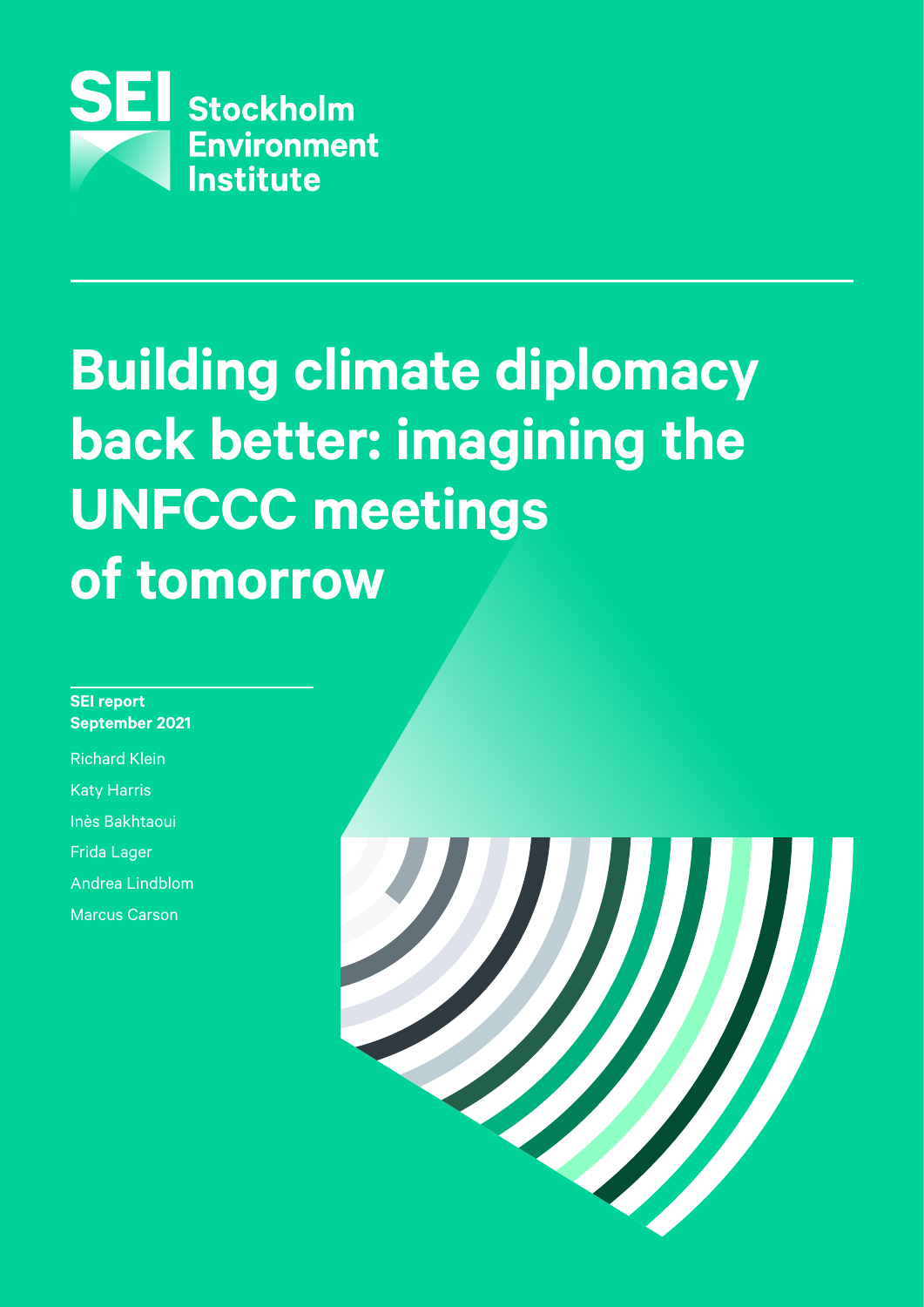

**Stockholm Environment Institute**  Linnégatan 87D 115 23 Stockholm, Sweden Tel: +46 8 30 80 44 [www.sei.org](http://www.sei.org)

Author contact: Richard Klein [richard.klein@sei.org](mailto:richard.klein%40sei.org?subject=) Editor: Marion Davis Layout: Richard Clay Graphics: Mia Shu

This publication may be reproduced in whole or in part and in any form for educational or non-profit purposes, without special permission from the copyright holder(s) provided acknowledgement of the source is made. No use of this publication may be made for resale or other commercial purpose, without the written permission of the copyright holder(s).

Copyright © September 2021 by Stockholm Environment Institute

Stockholm Environment Institute is an international non-profit research and policy organization that tackles environment and development challenges. We connect science and decision-making to develop solutions for a sustainable future for all. Our approach is highly collaborative: stakeholder involvement is at the heart of our efforts to build capacity, strengthen institutions, and equip partners for the long term. Our work spans climate, water, air, and land-use issues, and integrates evidence and perspectives on governance, the economy, gender and human health. Across our eight centres in Europe, Asia, Africa and the Americas, we engage with policy processes, development action and business practice throughout the world.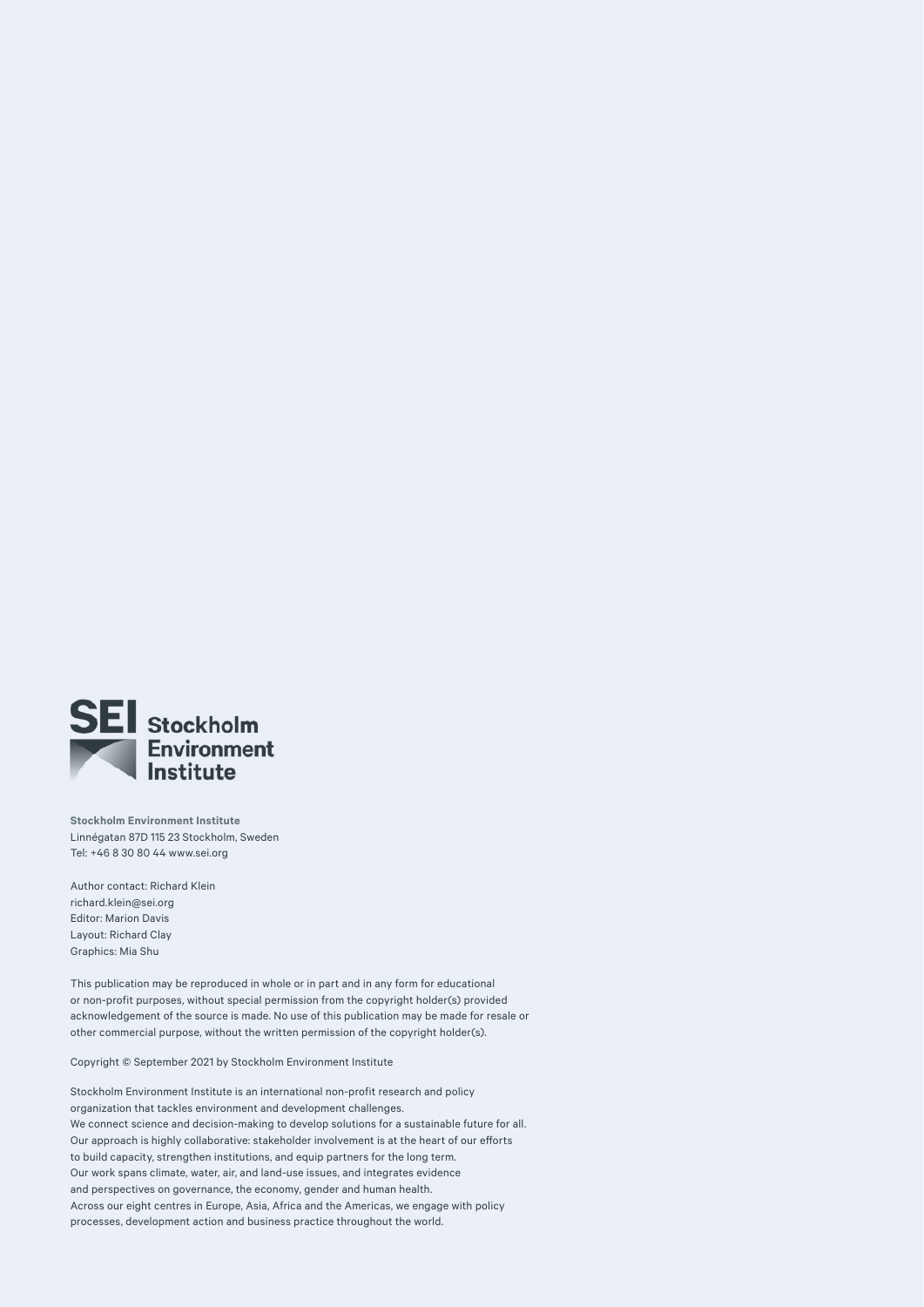# **Contents**

| 6. Concerns with an online UNFCCC process 13 |
|----------------------------------------------|
|                                              |
|                                              |
|                                              |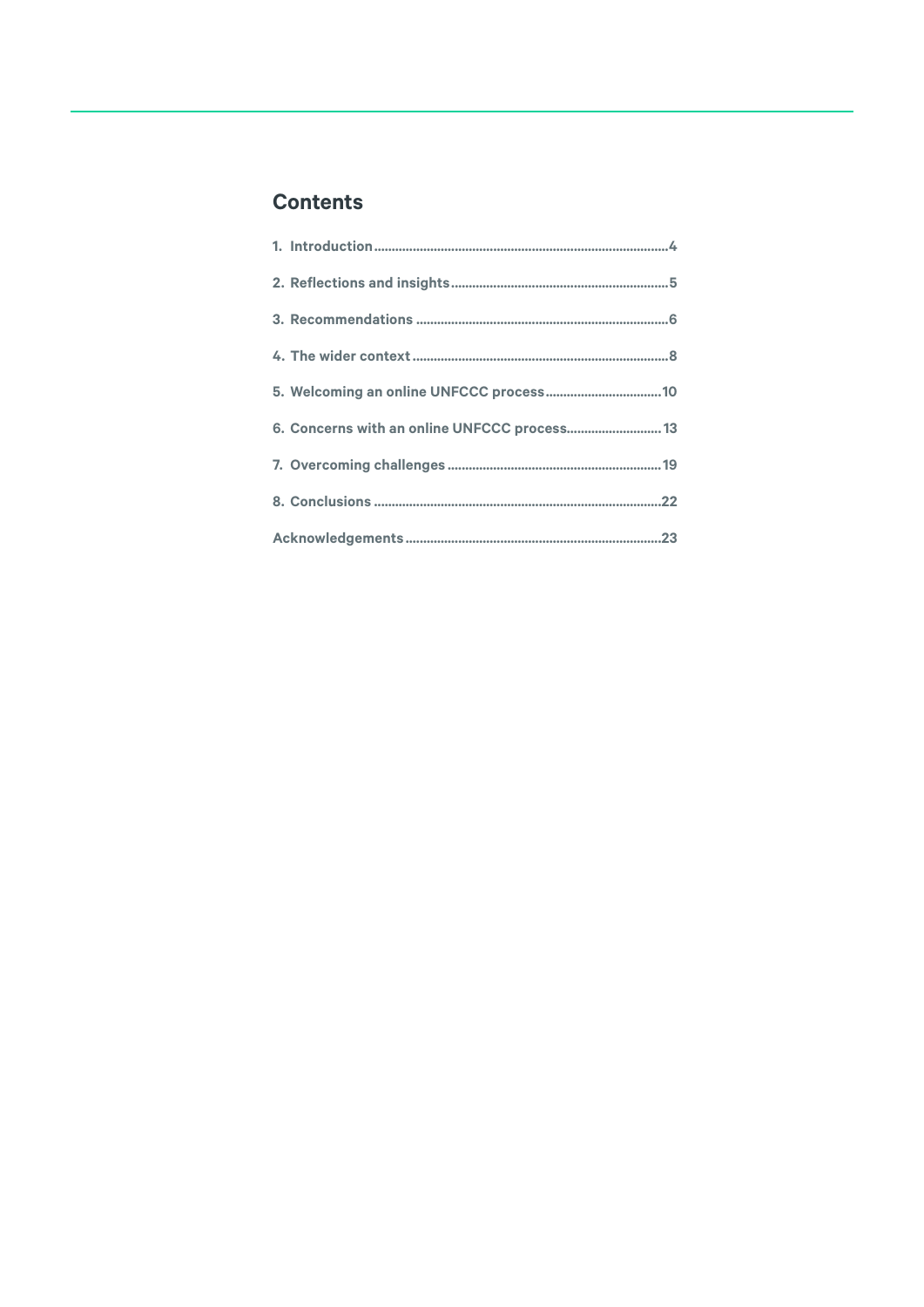# <span id="page-3-0"></span>**1. Introduction**

Could the future of our planet be decided on Zoom? The feasibility of "online climate negotiations" was the issue the OnCliNe project initially set out to assess. However, experiences over the last 18 months illustrated that many of the diverse activities organised under the umbrella of the United Nations Framework Convention on Climate Change (UNFCCC) could be held online, albeit with challenges. The real question was whether they could be held in ways that increase the effectiveness, inclusiveness and transparency of the UNFCCC process.

"We need to design a process people didn't know they needed." This observation, coming from a technical expert at one of the project's stakeholder roundtables, captures well the challenge for the UNFCCC process in the wake of the COVID-19 pandemic. In 2019, few participants in, or observers to, the UNFCCC process would have likely claimed that designing an online UNFCCC process was desirable or necessary. But many would have argued for broader reform of the process, noting the current lack of trust and power imbalances. In many ways, our analysis finds that the fierce debate about whether to move more of the process online can be seen as a proxy conflict for these long-standing and diverging interests and perspectives.

This report reflects the sentiment of many stakeholders that there is an opportunity to harness the interruption and introspection that the pandemic imposed into a "positive disruption" of the process. If actions taken now can transcend the tendency to return to "business as usual" as soon as circumstances allow, and instead work towards a meaningful transformation of the climate talks, the UNFCCC process can be made more fit for purpose for tackling one of humanity's greatest challenges. This will require creativity, courage, and active and decisive leadership.

#### **OUR APPROACH: STAKEHOLDER-BASED ASSESSMENT**

The project has engaged a select but diverse group of stakeholders, including negotiators, civil society, media, UN staff and digital and legal experts, many with a decade or more of relevant experience. Between February and June 2021, we gathered 195 survey responses (77 from a targeted audience and 118 from a publicly available survey), conducted 22 stakeholder interviews, did an analysis of public statements (including official statements, quotes and interviews given in the press, blogs and Twitter posts), and convened three roundtables (with civil society, digital experts and media representatives). We also regularly consulted with the project's advisory group.

We took care to consult underrepresented and vulnerable groups, striking a balance between representatives from various geographical origins (including indigenous peoples), areas of interest, age and gender. The survey respondents were 52% female, 47% male and 1% non-binary. Collectively, they represent 59 nationalities. Their work focuses on all regions (Europe 17%, Africa 11%, Central and South America 10%, Asia 7%, Small Island Developing States 6%, North America 3%, the polar regions 1.5%, Australasia 0.5%). Over a third (36%) are affiliated with observer organisations, 29% with Parties, 15% with the UNFCCC Secretariat or other UN organisations, 3% with media outlets, 3% with intergovernmental organisations and 14% other/none stated. Participation in the project has been voluntary, and despite active attempts, we were unable to consult all Party groups. Participants are quoted in the report according to their stated preference: anonymously, identified by their affiliation or function, or with their full name and role. The analysis is supported by a literature review, the application of a theoretical framework, and a background report collating online experiences from 2020 from six leading multilateral processes.

Further information on the methodology and data underpinning this report can be found at [www.sei.org/OnlineClimateNegotiations.](http://www.sei.org/OnlineClimateNegotiations)

*"I think the delay of the COP last year was actually a positive thing for the process. It has given us a chance to reset, and to really think about how we're doing things, which we needed really, really badly."* 

Advisor to vulnerable developing countries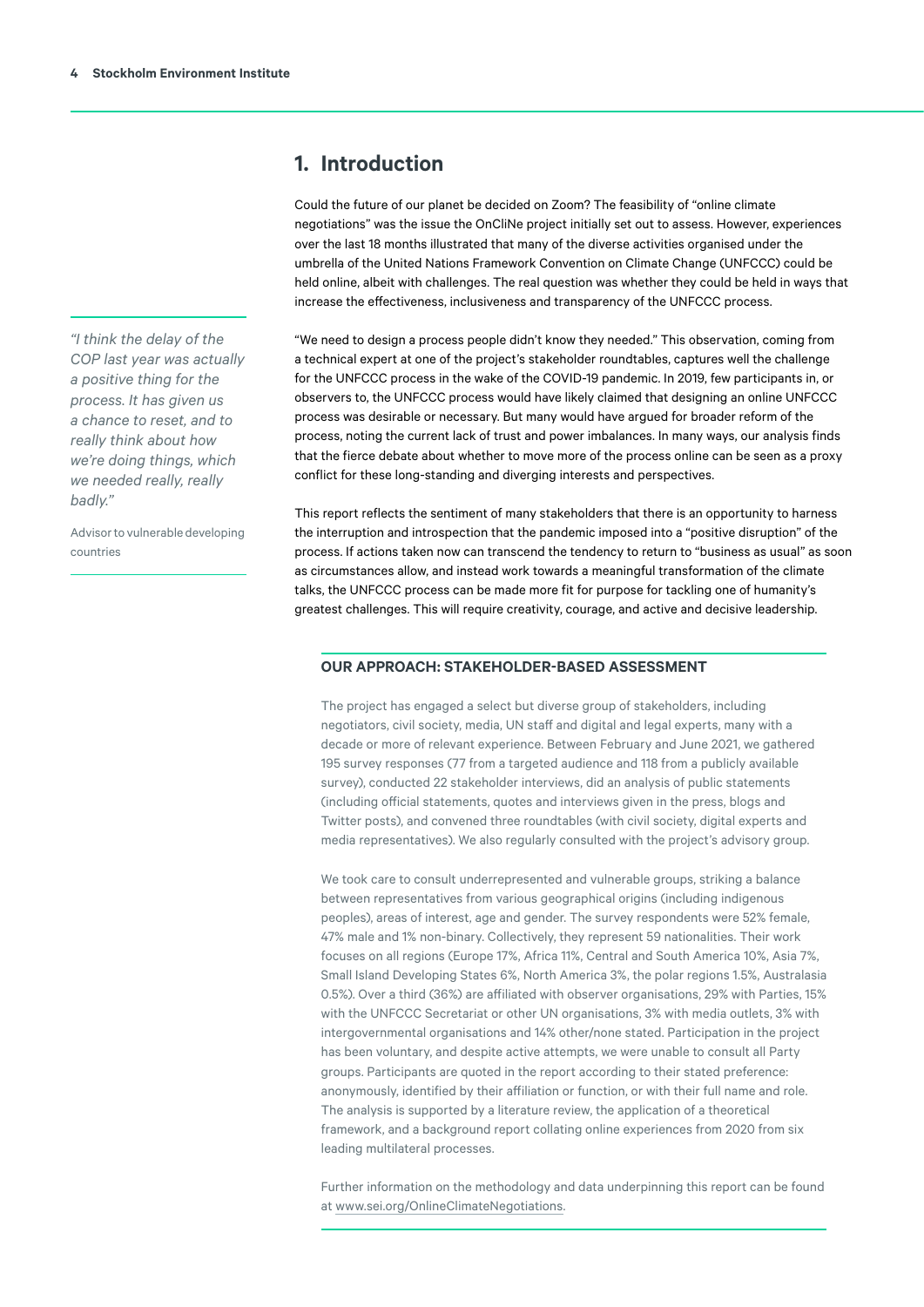# <span id="page-4-0"></span>**2. Reflections and insights**

- **1. Much more of the UNFCCC process can be undertaken online than was anticipated 18 months ago. Change is already underway.** Stakeholders emphasise that concerns with *negotiating* online may be less relevant to this new era of *implementation* and that this shift opens up the necessary diplomatic space to begin imagining a bigger transformation of the process. However, a combination of risk aversion and "proxy" concerns (on long-standing differences related to trust and power issues) could prevent more of the process from moving online or delay it. Meanwhile, calls for a return to an in-person process – in full and in perpetuity – are gaining ground.
- **2. Under pressure from the climate emergency, there are winners and losers from slow progress in the UNFCCC process.** The "winners" – those who stand to gain the most from delays – may find it in their interest to deploy tactical objections to a digital transition of the UNFCCC process, as a way to stall the negotiations. However, the "losers" – those who stand to lose the most from delays, including the most vulnerable developing countries – are also likely to have legitimate concerns that a digital transition could disadvantage them further. Thus, though our analysis showed that many stakeholders see potential opportunities in a more online process, it is unclear who among the interest groups might actually champion an online agenda. Furthermore, there appears to be little appetite among Parties for investing political capital in harnessing the digital transition to push for wider reforms that would effectively address such objections and concerns.
- **3. The UNFCCC is not the only process in which the opportunities and pitfalls of online multilateralism are being considered and the need to modernise diplomacy is recognised.** The extent and intensity of efforts made in the near term will determine whether these discussions become a "blip" in history or translate into a "positive disruption" of the process. UN-wide coordination and guidance are important, as is leadership from the Secretary-General himself. Rebuilding the trust many participants and observers have lost in the process will require an active demonstration of effort and intent – to begin to sow the seeds that could one day yield a genuine transformation of the process.
- **4. The use of digital technologies is a means to an end, not an end in itself.** The task is not to adapt the climate negotiations so that they can work online, but to assess how digital tools can best support the specific needs of the negotiations, and those of the UNFCCC process as a whole. Stakeholders in the project's technical roundtable emphasised that digital elements are only successful if they support a well-thought-out process in which activities have been designed, structured and ordered to create consensus in the most transparent and inclusive way possible, with trained and engaging facilitators. "Disruption should not be led by technology, but by the grievances in process and policy that need to be figured out before technology comes and fixes them," argued one stakeholder.
- **5. Change needs to be deliberate and well designed: A poorly managed digital transition may reinforce rather than reduce existing structural inequities within the UNFCCC process.**  Rushing to reproduce or replicate all aspects of the established offline process would relegate the online format to remaining a pale copy of the in-person process, losing all the virtual format's transformational potential. As one stakeholder said: "Technology should not replicate the real world, but engage a paradigm shift, rethinking how we interact in the first place." There is an opportunity to rethink negotiation practices – even those that seem critical to success, such as the huddle and the late-night marathon sessions (used to force conclusions in the last run of a session). Some consider these practices opaque, outdated and fundamentally unjust. "One should not keep the huddle," said a member of the project's advisory group. Another noted: "I don't think the huddle is a good way of making decisions … it comes from a male-dominated world" (Artur Runge-Metzger, retired director, European Commission).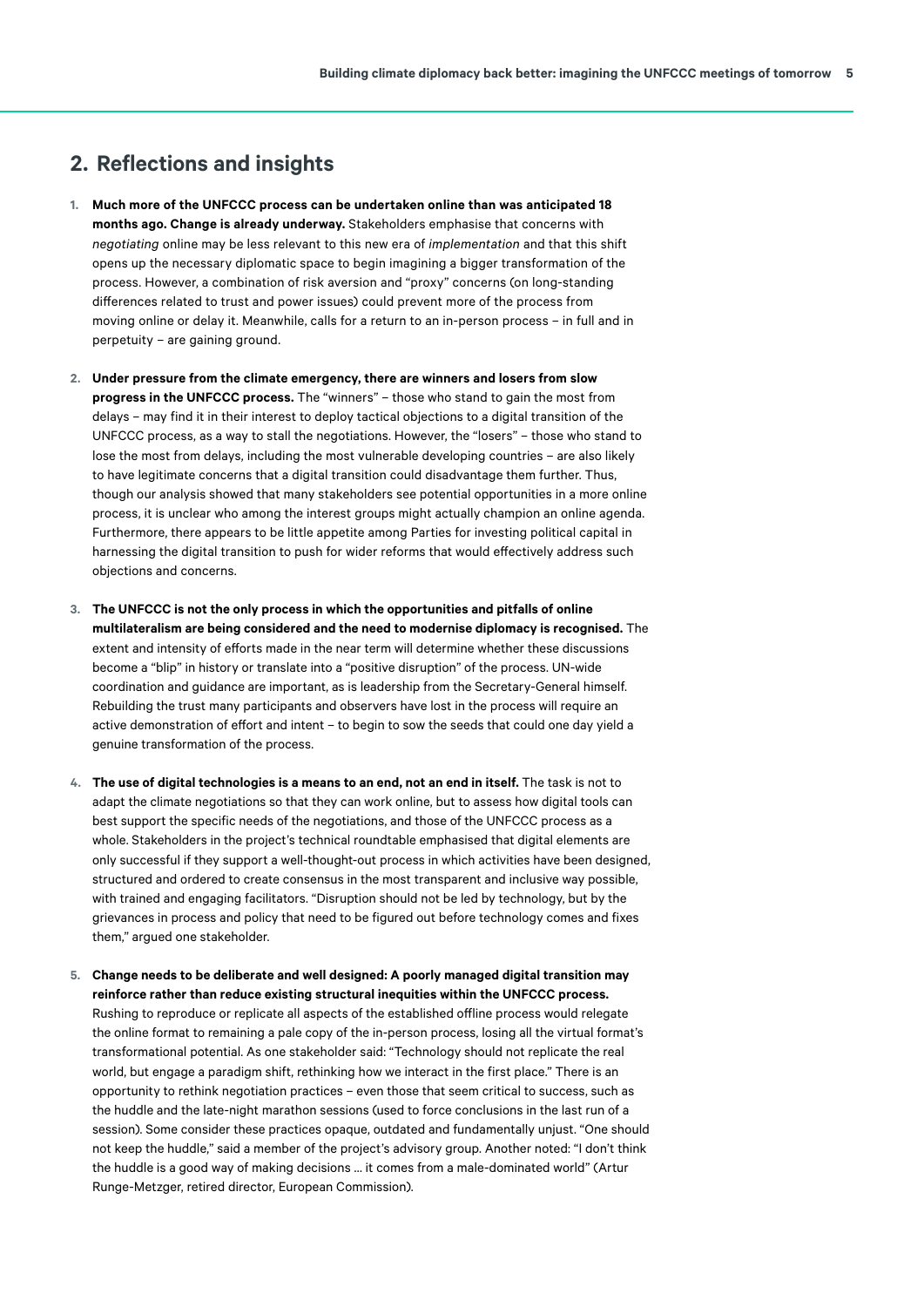- <span id="page-5-0"></span>**6. Visionary leadership is required, with the imagination to design a process that works.**  "If Steve Jobs had designed what people wanted, he would have designed something very different from the iPhone; for the UNFCCC, we need to design what people did not know they wanted," said one member of the project's advisory group. The Presidency, Bureau and the Secretariat are well-positioned to take the lead in instigating a digital transition and wider optimisation of the UNFCCC process, despite fears from some that this might give them too much power. They could design the activities, set the right intentions and generate interaction and positive dynamics in ways that could mitigate or even transcend many of the concerns of an online process.
- **7. Moving activities online means making trade-offs in comprehensiveness, effectiveness or inclusiveness.** Despite the strong sense of urgency, risk aversion translates into a wariness of moving in the "wrong" direction. Stakeholders suggested that an online meeting could be effective with a full agenda, but only a limited number of participants. Or it could follow a full agenda and engage all participants, but it might not be very effective. Those leading any form of digital transition should be aware of, and explicitly acknowledge, such trade-offs and seek to mitigate any adverse effects.
- **8. In an online process, extra effort is needed to ensure continued transparency and accountability to the public.** Journalists noted that in online meetings, it is more difficult for them to gather information, secure interviews and cover stories. This could lead to fewer voices being heard and coverage becoming less diverse and balanced. Likewise, there is concern among NGOs that an online process could be exploited to restrict access, reduce transparency and limit meaningful engagement, which would impede their watchdog, advocacy and advisory activities.
- **9. It is important to distinguish between the short term, the long term and the very long term.**  As one stakeholder noted: "COP26 is too short-term for cultures to change." Another said: "I would love that we could all move to virtual – [it could be possible] in the mid- to long term, but only once we've addressed all the issues of the digital divide." Many things thought impossible only a year ago are now everyday parts of working life, but shifting mindsets takes time. People need to feel that a move online is a natural evolution of the process and not one that is imposed on them, recognising that incremental steps can still pave the way to transformation over time.

# **3. Recommendations**

Considering these reflections and insights, and building on the analysis presented in the remainder of the report, we offer the following recommendations to various actors:

**Sweden, the EU or any other interested Party** could raise the issue of the format of future UNFCCC COP sessions and other meetings under the Subsidiary Body for Implementation (SBI) agenda item "Arrangements for Intergovernmental Meetings". The UNFCCC process is transitioning from negotiating a global agreement and its modalities for implementation to advancing domestic action, strengthening international support and tracking collective progress. There is also a recognised need to reduce the carbon intensity of UNFCCC operations. In light of all this, Sweden, the EU or any other Party could propose the establishment of a taskforce to prepare recommendations on the format of future sessions and meetings for consideration by the SBI, based on lessons learned during the COVID-19 pandemic. Chaired by the SBI chair and supported by the UNFCCC Secretariat, the taskforce would consist of representatives of all five UN regional groups and of observer constituencies. It would meet online or in conjunction with planned sessions.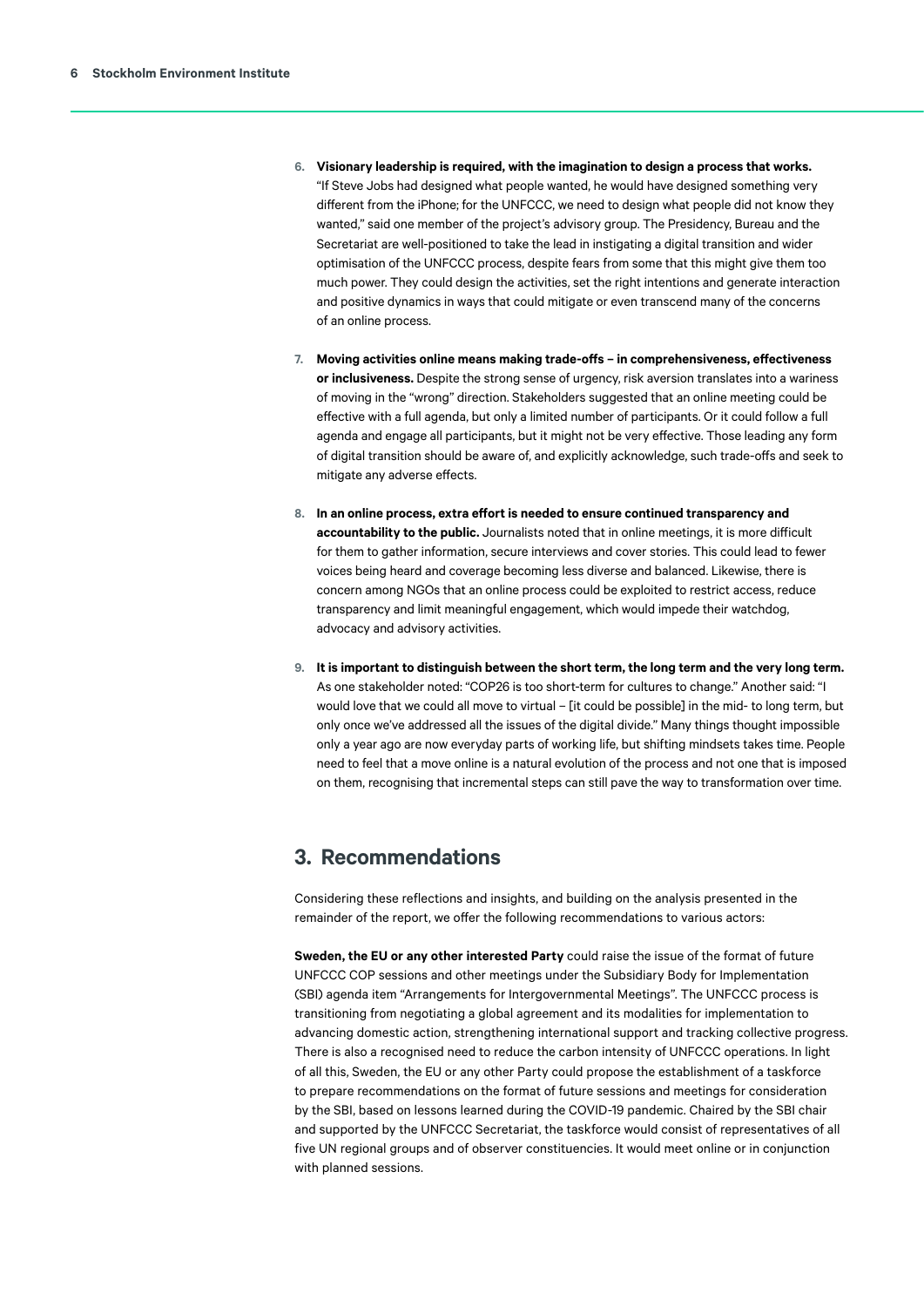**The Party or Parties proposing the taskforce** may wish to consider doing so jointly with Egypt. As the expected host and President of COP27, and as host of the African Hub during the online subsidiary body (SB) sessions in May–June 2021, Egypt holds considerable political capital among non-Annex-I Parties, in particular the African Group of Negotiators, the Like-Minded Group of Developing Countries and the Arab Group. Moreover, as the current COP President of the Convention on Biological Diversity, Egypt has demonstrated strong leadership in the decision to move its 2021 SB sessions online.

Either as part of the taskforce's mandate or as a separate activity, **Sweden or any other Party in a position to do so** is encouraged to initiate and support independent in-depth analysis of prevailing concerns about the inadequacy of the UNFCCC process to advance ambitious climate action. Unless these concerns, which predate the COVID-19 pandemic, are addressed, a change in the format of the UNFCCC process is unlikely to yield great benefits – beyond a possible reduction of the UN's carbon footprint.

**All UNFCCC Party groups** could explore opportunities to strengthen coordination before and during online sessions and meetings. The African Hub, hosted by Egypt during the 2021 SB sessions, is an example of creative thinking that improved African Parties' coordination and negotiation capacity. In addition, to begin to restore the mutual trust necessary for an effective UNFCCC process regardless of the format, **Annex-I Parties** need to make an active effort to better understand and address long-standing grievances and concerns of non-Annex-I Parties, including those that stem from non-delivery on past commitments. **The EU, possibly jointly with the Group of 77 and China**, could demonstrate leadership by initiating an open-ended dialogue involving Annex-I and non-Annex-I Parties, aimed at creating a shared appreciation of the issues that are currently hindering progress and eroding trust within the UNFCCC process, as well as a pathway towards their resolution.

**The Secretariat of the UNFCCC** could be proactive in initiating a UN-wide effort to modernise multilateral diplomacy. This would provide opportunities to explore technical, procedural and other means of ensuring that UNFCCC sessions and meetings are fit for purpose and costefficient, with a reduced carbon footprint. It could also include streamlining agendas and meeting schedules, providing clarity on the legal status and requirements of online decision-making, and improving the online platform used for the SB sessions of May–June 2021. Such efforts should be based on an inventory of diverse user needs and technical opportunities, and incorporate lessons learned during the COVID-19 pandemic, including those from other multilateral processes and UN conventions. In the spirit of transparency and inclusiveness, it will be important to provide spaces that enable more meaningful interaction among observers, media representatives and Party delegates. **The UNFCCC Secretariat, in collaboration with the wider UN system and the private sector**, could also consider facilitating and supporting the strengthening of online infrastructure in specific locations, and build capacity among Party delegates and observers with little online experience.

Irrespective of the format, the presence of **civil society organisations and media representatives** is critical to ensure the visibility and legitimacy of the UNFCCC process. A move online would limit their ability to interact spontaneously with negotiators and other key actors, and require them to change how they convey their messages. **Civil society organisations** could intensify their online presence, benefiting from practices and platforms in digital campaigning elsewhere. They could also shift part of their focus to domestic climate policy, reflecting the transition of the UNFCCC process from global negotiation to domestic implementation. **Media representatives** could expand their focus beyond the COP sessions to the work done throughout the year, which could have the added benefit of managing the public's expectations of negotiation outcomes. That said, it remains important for both civil society and media to have an annual "moment" when global climate policy is at the centre of the world's attention.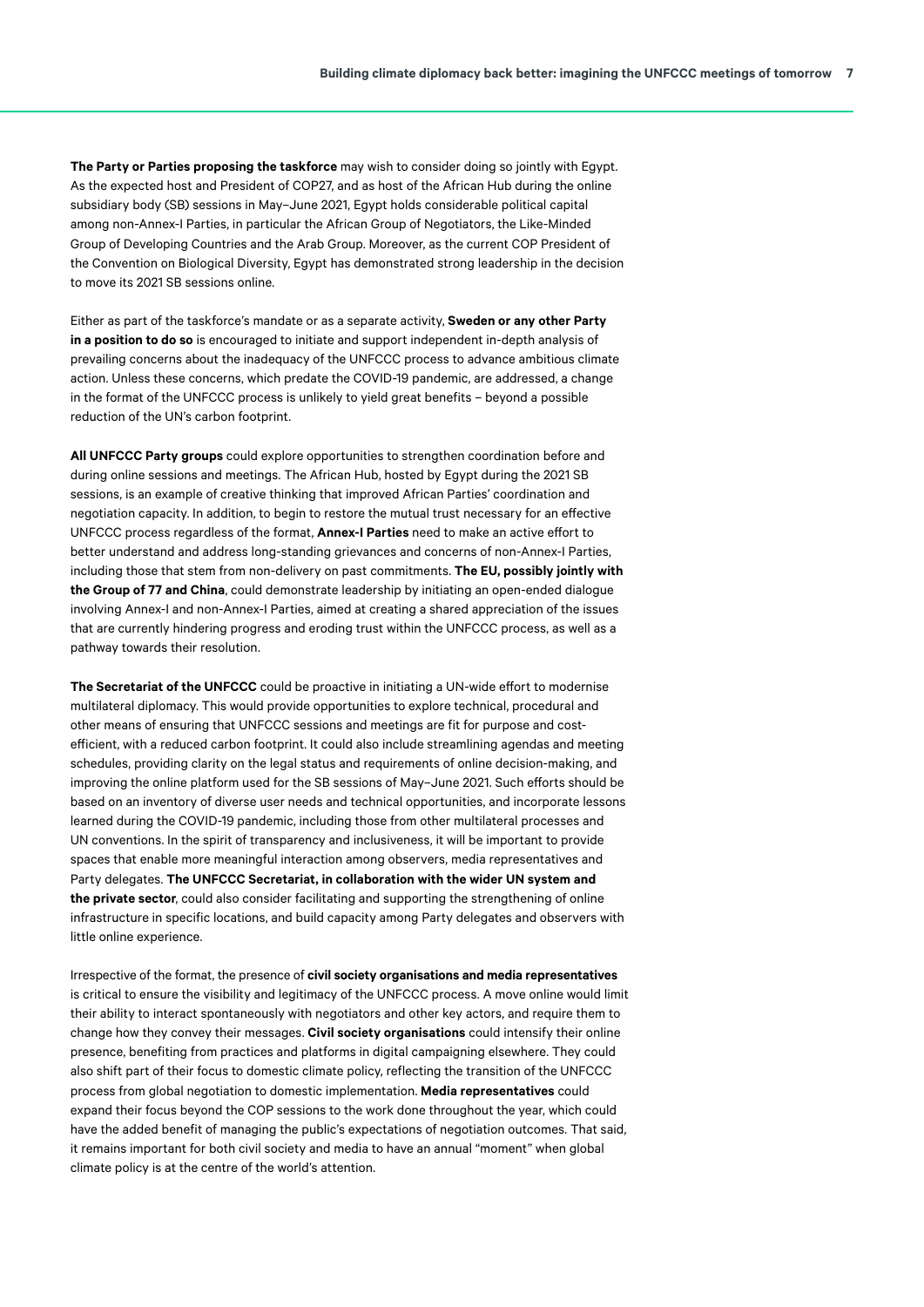# <span id="page-7-0"></span>**4. The wider context**

#### **A fit for purpose process?**

Discussions about how to make the UNFCCC process more "fit for purpose" were underway even before the delays and disruptions caused by the pandemic. Perspectives on moving the UNFCCC process online are being influenced by – and cannot be separated from – stakeholders' views on the process as it has been and the changing needs and nature of the process.

First, many stakeholders emphasised the need for systemic reform of the process. The desire for change influences how they assess the constraints and opportunities associated with moving it online. "I think the process is broken, and I am not alone in that," argued an advisor to vulnerable developing countries – a sentiment echoed by many. Stakeholders point to the current climate of mistrust, power imbalances and polarisation that the process perpetuates, growing animosity between participants and observers, and insufficiently ambitious outcomes that fail to meet the scale of the climate challenge.

Stakeholders questioned the continued usefulness of negotiating prescripts such as "nothing is agreed until everything is agreed" as well as the effectiveness of the COP: its ever-growing size, its cost and carbon footprint, whether two weeks of negotiations translate into timely enough progress, and the inequitable practices its design harbours. They pointed to the small number of delegates that an in-person process can accommodate. "It's a small group, it's a club basically," said a former staff member of the UNFCCC Secretariat. They also pointed to the limits imposed by the way in which decisions are reached: "We're at a stage in the life of this process where there is a massive crisis. And we don't have a way to respond to this using our current modality of negotiation, which just enables baby steps forward based on universal consensus. It cannot transform, and so you have a mismatch," said one stakeholder. Another, a member of the project's advisory group, said: "Now is the time to question our practices and protocols."

Second, the needs of the UNFCCC process are changing fundamentally as its focus shifts from negotiation to implementation. Many stakeholders stressed that this new phase requires prioritising different activities and functions. This, in turn, has a bearing on the extent to which they feel that moving the UNFCCC process online is feasible and/or desirable. While there are crucial issues yet to be agreed in the "rulebook" of the Paris Agreement, the focus will largely be on implementation (which takes place at a domestic rather than global level) and accountability (to deliver on the Paris Agreement) in the years ahead. Stakeholders emphasised that online modalities could be better suited to the requirements of new implementation functions than negotiating activities.

#### **The UNFCCC during the pandemic**

How has the experience of the past 18 months shifted the way stakeholders envision the UNFCCC process of the future? It is clear that perspectives on online climate negotiations are evolving. OnCliNe's research findings suggest that acceptance of online technologies has grown over the course of the project, driven by increasing experience, confidence and comfort in working online. There is also a sense of urgency – that we cannot afford to wait. As one stakeholder reflected: "Initially I felt we can't move this process online, but my opinion shifted; maybe there are some parts we can move" (Anju Sharma, consultant, Global Center for Adaptation). Another stakeholder (Tracy Bach, RINGO co-focal point and professor of law and public policy) said: "Even people my age have adopted this. I feel like we are in the same room now."

The SB sessions in May–June 2021 were a significant test of the acceptance and feasibility of online climate negotiations. One could tentatively grade them a "pass, but with room for improvement". On the one hand, they demonstrated that significant elements of the traditionally in-person intersessionals *could* be held online – even if they stopped short of reaching decisions. Attendance was higher than an in-person format would support – which could be read as a signal of increased inclusiveness. The African Group of Negotiators innovated by gathering in person

*"After one year of working this way, we've got better at working remotely; I think in general the groups have worked a lot better, and I do include the African group in that; people have got better in terms of connecting and just adapting our work."* 

African civil society stakeholder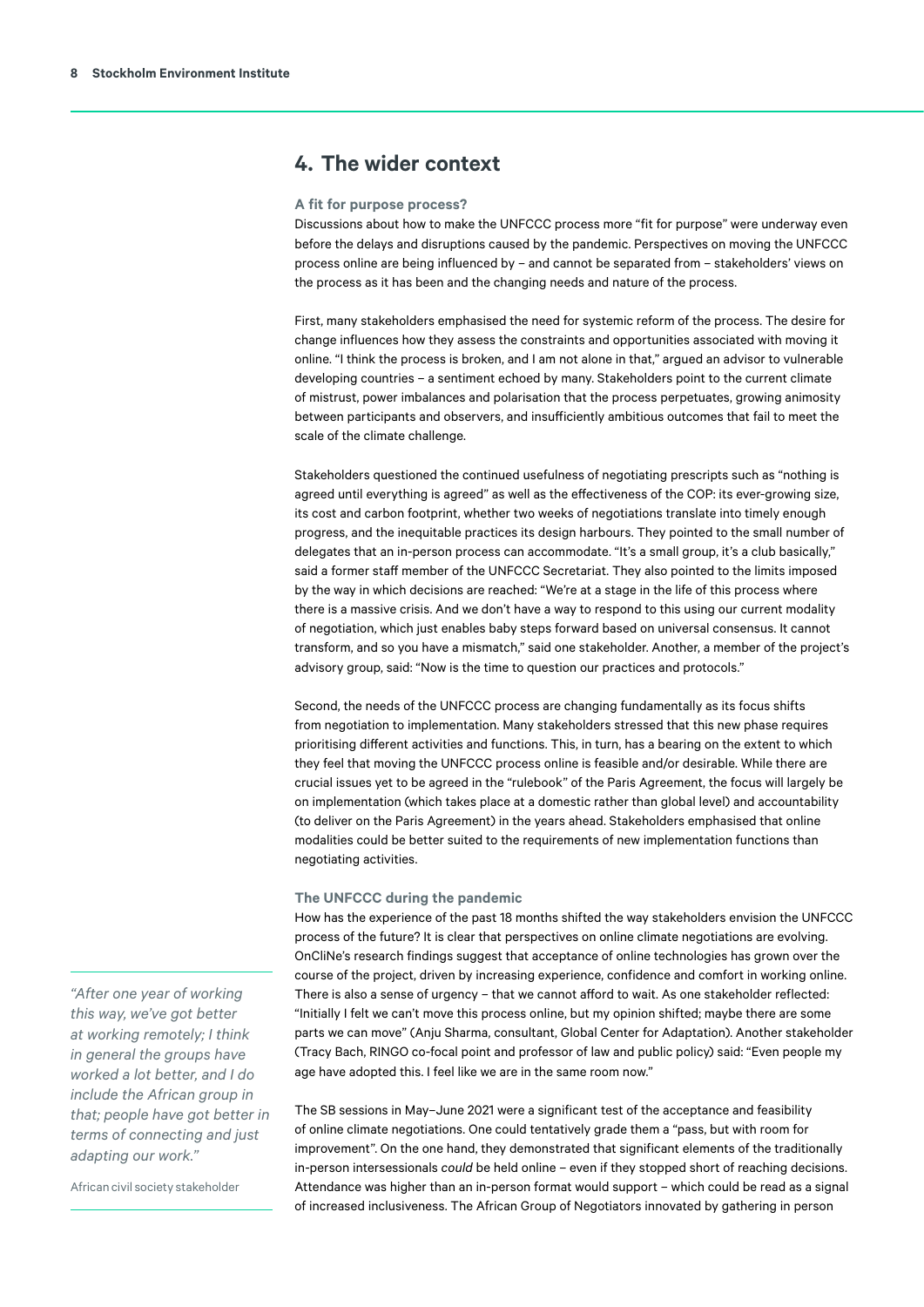in an "African Hub" in Sharm El Sheikh, Egypt, which provided participants with physical spaces and technical and logistical support. The initiative offered a balanced solution to the digital gap experienced by many African countries, while keeping infection risk and environmental impact relatively low compared with a traditional meeting. Many see the use of such regional hubs as a way forward. Others referenced the "levelling of the playing field" catalysed by the relative inability of all delegations to coordinate. As one stakeholder in the project's advisory group stated: "Negotiators seem to have adapted to online modalities already during the June SB. For the future, we should be building on what we have achieved and made accepted over the pandemic and the SB."

On the other hand, the talks were met with fierce critiques, and there were clearly a number of challenges. "Connectivity problems compounded and complicated the trust deficits that exist," said Quamrul Chowdhury, climate negotiator from Bangladesh. Observers vented frustration over what they perceived to be the lack of inclusion of their voice in the process, both in plenaries and in consultations. They also argued that Parties (perceiving or fearing a loss of confidentiality and/or enhanced scrutiny) used the online modalities as justifications to close the doors of these digital sessions, restricting their access and reducing transparency. "It's a nightmare for any kind of engagement… and especially for observers, who were shut out of the transparency discussion," stated Tasneem Essop, executive director of Climate Action Network–International. The process was also slower than in person. This was a result, stakeholders noted, of the reduced mental capacity to work for long periods online, the instability of internet connections (which appeared to affect both developed and developing countries) and the need for a rolling schedule (shifting to a different time zone each week was deemed "painful for all, but perceived as fair" while also "de facto encouraging silos and imbalance"). Moreover, without formal decisions, tangible progress is hard to measure: "Quite well handled, but how far can it really be converted to something that produces results?" opined one stakeholder.

#### **Adoption of digital multilateralism practices beyond the UNFCCC**

The UNFCCC process was not the only one affected by the consequences of the pandemic. All intergovernmental organisations and multilateral processes have had to adopt virtual working modalities since March 2020, with various degrees of success and acceptance. Comparing the practices and experiences of the UNFCCC with two other processes that are global in scope, take legally binding actions and have ongoing negotiations – the Convention on Biological Diversity (CBD) and the UN General Assembly (UNGA) – offers interesting insights on points of synergy and divergence in the adoption of digital multilateralism.

#### *The Convention on Biological Diversity*

The pandemic delayed the long-awaited post-2020 Global Biodiversity Framework that should have been adopted at the 15th session of the Conference of the Parties to the CBD in 2020. Under pressure to deliver on this crucial text, most events were held online after being initially rescheduled during the pandemic's first wave. The CBD has gone further than the UNFCCC in shifting its activities online, even taking some decisions remotely – in stark contrast to climate negotiators' preferences. The Egyptian Presidency demonstrated strong leadership in embracing innovative ways of working, supported by higher levels of acceptance by Parties to the CBD than in the UNFCCC. The CBD SBs faced criticism for holding their plenaries in a single time zone, which penalised the Asia–Pacific region, and online engagement halted the speed and fluidity of the talks. The absence of "small talk" around negotiation rooms, and the incompatibility of traditional negotiation tactics with online participation, were cited as reasons for limited progress. Contact groups laid the groundwork for upcoming in-person negotiations but did not attempt to reach consensus on controversial topics.

#### *The UN General Assembly*

The UNGA has appeared much more averse to digital multilateralism. In March 2020, Nigeria – 74th President of the General Assembly – proposed that in the absence of in-person meetings, decisions be taken by assuming silence to mean consent – known as the silence procedure. However, Turkey, which has presided over the 75th session of the General Assembly, has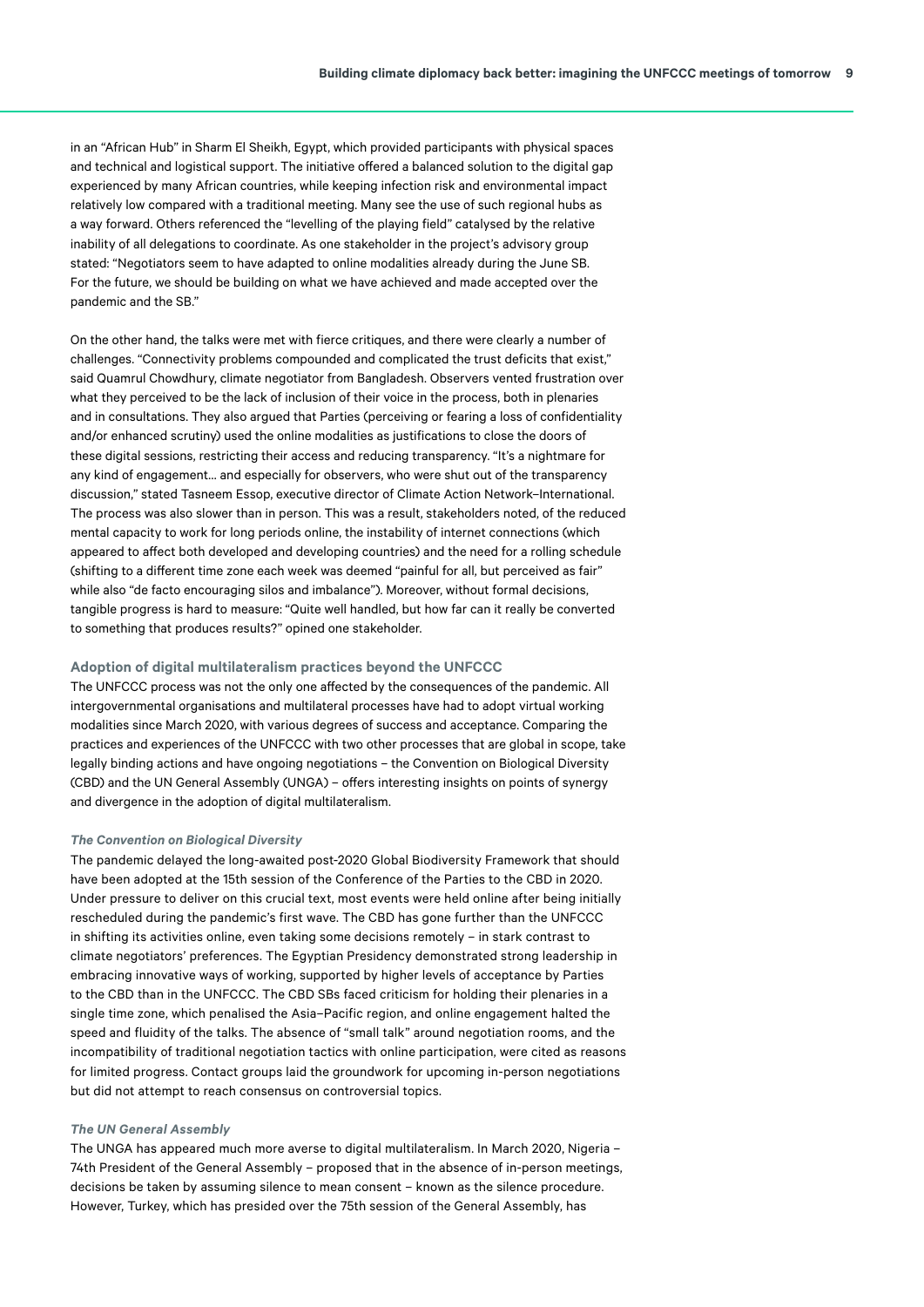<span id="page-9-0"></span>insisted on hosting physical meetings. At the in-person opening plenary meeting of the 75th session in September 2020, the President remarked: "In our business of diplomacy, there is no substitute to meeting counterparts face-to-face, to build long-term understanding of each other's positions and forge compromise." The high-level general debate was then also held in person, employing physical distancing measures and restricting access (allowing only one person per delegation in the General Assembly Hall, for instance), as well as broadcast online. It included pre-recorded statements and declarations from world leaders. Other activities of the UNGA incorporated more virtual elements: for instance, the High-level Political Forum was fully held online, while the Summit on Biodiversity adopted a hybrid format.

#### *The road ahead*

All multilateral processes appear to have slowed during the pandemic, and the lack of informal discussions on the sidelines of formal processes has been a recurring concern when considering digital alternatives. Speculation that virtual attendance may be maintained for some meetings appears to have some grounding: For instance, at the closing plenary of the June 2021 SBs, UNFCCC Executive Secretary Patricia Espinosa expressed the desire to replicate the experience of the African Regional Hub in other regions, while the 15th session of the CBD COP will be held in two parts – a digital session in October 2021 and an in-person one scheduled for 2022. However, these still appear to be considered exceptions, rather than the rule (as the upcoming UNGA 76 and UNFCCC COP26 suggest).

Still, long-term adoption of digital ways of working can only benefit from further UN systemwide cooperation. In an article in *Climate Policy* in 2020, former UNFCCC leaders lamented rivalries among agencies and called for a mobilisation of the entire UN system towards a more coordinated and impactful collaboration to implement climate action. Two common threads within and across UN agencies that could foster such cooperation are a desire to build back better and to incorporate health as a transboundary challenge. The pandemic has accelerated the drive for worldwide access to digital technology, sparking a move away from the laissez-faire approach of the past. The Roadmap for Digital Cooperation, released in 2020, aims to achieve universal, safe and fair connectivity by 2030 – a necessary condition for digital multilateralism to thrive. The report describes hybrid meetings as a viable option for post-pandemic multilateral diplomacy. The UN system now has an opportunity to embrace a digital transition so that in the future, we no longer lose time over the feasibility of online multilateralism, but instead focus on its desirability.

# **5. Welcoming an online UNFCCC process**

A majority of the 195 survey respondents, most with more than 10 years' experience with the UNFCCC process, rate their recent experience<sup>1</sup> of working online within this context as neutral or good (75%) and would welcome moving some or many parts of the process online in the future (72%). "Virtual meetings under the UNFCCC are not entirely new – they're already happening. They can do it – that's the bottom line," said Tracy Bach, RINGO co-focal point and professor of law and public policy. An advisor to vulnerable development countries said: "I'd rather see us go completely virtual and have to justify when we don't want to have a virtual meeting."

While connectivity issues clearly haven't been solved, there is a sense from some that they are no longer the intractable challenge they once were. "My experience in the past year is that… it does not present too much of a barrier, or a reason why meetings cannot be held virtually. The challenges related to accessibility to internet connectivity, bandwidth, and so on… would be whether that can be guaranteed to at least be facilitated to a functional level," said Kishan

*"In terms of enabling more and more access, and access beyond the usual suspects, and in terms of easing on-the-ground involvement and engagement - if everything is done in a really meaningful, inclusive manner, I think the digital dimension is really potentially transformational."* 

African civil society stakeholder

Survey responses were collected between the beginning of March and end of May of 2021, prior to the SB sessions in May-June 2021.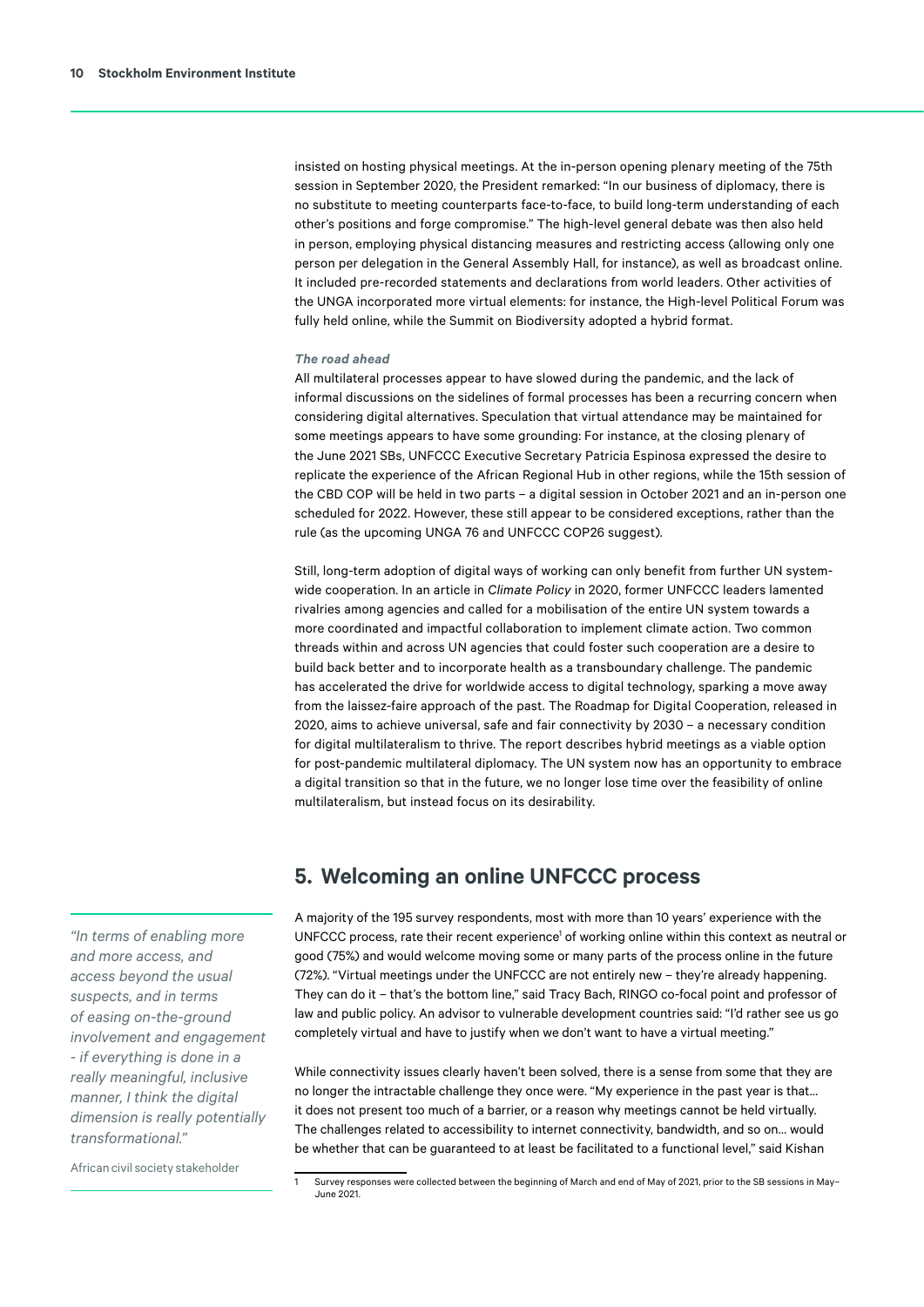

# **What do you think about moving the UNFCCC process online?**

Kumarsingh, lead negotiator for Trinidad and Tobago. Others emphasised the pace at which people are gaining access to the internet in developing countries: "Everybody is online, you know. We have leapfrogged the technology in this country [Bangladesh] in a very, very significant manner, that connects us with the whole world" (Saleemul Huq, director of the International Centre for Climate Change and Development).

There is also strong consensus that some issues and activities under the UNFCCC – such as procedural and preparatory work, information-sharing and plenary sessions, and work on more technical issues – are easier to manage online than others and may even be preferable to host online. More than half of respondents felt that thematic workshops and expert meetings (75%), technical review processes (65%), informal consultations (similar to the June Momentum) (64%), Bureau meetings (55%), activities under the Marrakech Partnership for Global Climate Action (53%) and meetings of constituted bodies (53%) could be held online in the future. Smaller meetings with set agendas, particularly those without a mandate to reach a decision, generated the least contention.

#### **Opportunities to harness**

A willingness to work more online could arguably be explained by the opportunities stakeholders noted it could afford, with striking similarities – regardless of their affiliation – in the types of activities respondents felt could be held online, and the opportunities they saw in moving more of the process online in the future.

About two-thirds (67%) of respondents noted the benefits of not having to travel and/or finding it easier to participate. More than half felt it could lead to new ways of working (61%) and recognised opportunities to engage more people in the process (58%) – including both technical experts and civil society. This could increase accessibility (with enhanced affordability) and strengthen inclusiveness and diversity. Many emphasised the opportunity to lower the carbon footprint of the UNFCCC process, which could have wider benefits in increasing the integrity of the process (given its mandate) and in setting an example. Participants noted the potential to spread work more throughout the year, convene more often in working groups, facilitate more frequent consultation between the Presidency, Bureau and heads of delegation, or follow different streams simultaneously, making the process more efficient and flexible and providing participants with a more holistic view.

*"There's an opportunity here that can be maximised and that is inclusivity: the delegations or the countries that traditionally can only afford a certain level of participation in terms of numbers, can now be afforded the opportunity to expand those numbers, getting the expertise that they need... It will strengthen the negotiations, because you have a more expanded resource base from which you can draw… [we can have] more civil society organisations represented on the delegation, we can also have more gender balance."* 

Kishan Kumarsingh, lead negotiator for Trinidad and Tobago

*Source: Authors' own analysis.*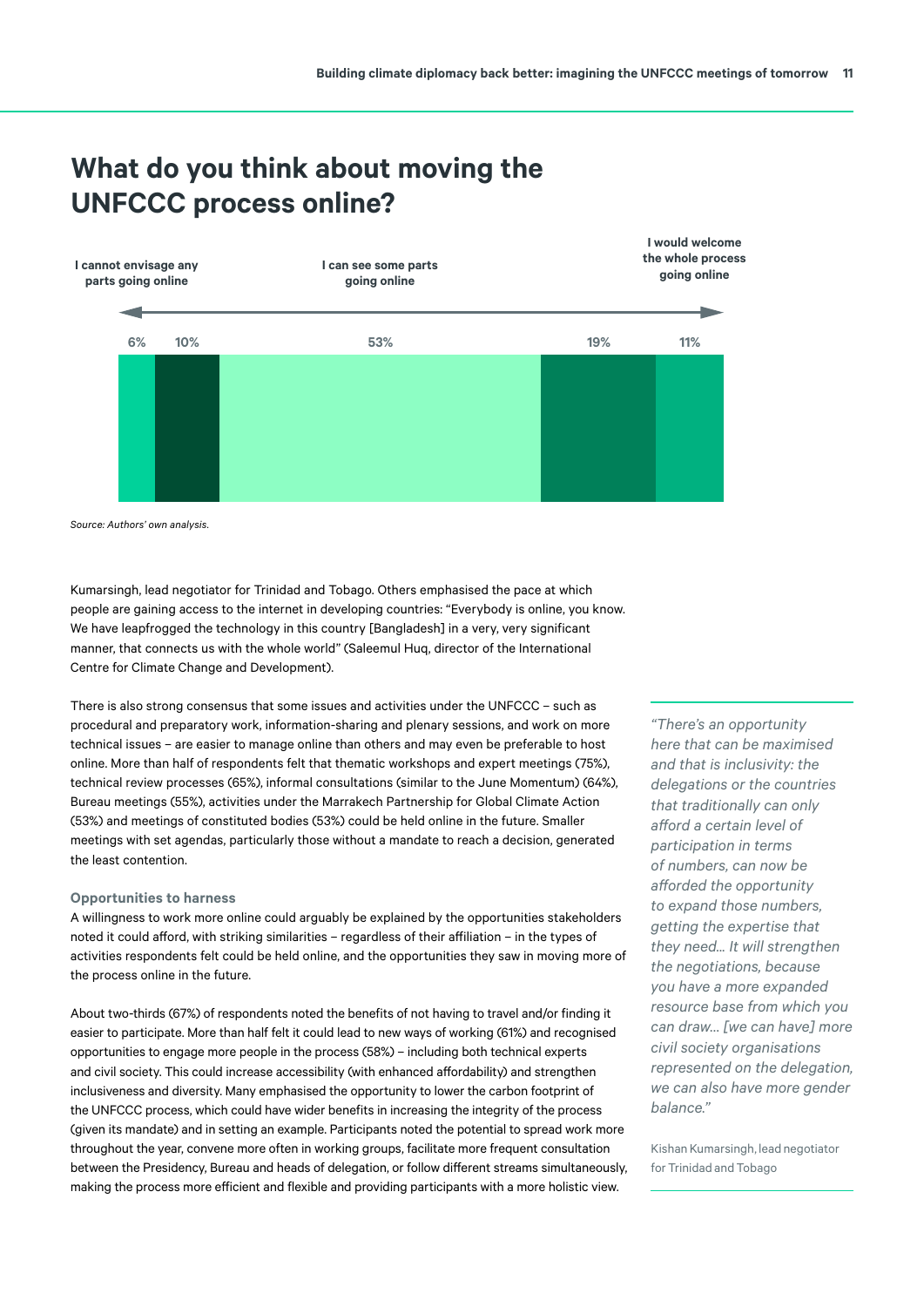# **What types of activities (if any) do you think could be held online in the future?**

| Thematic workshops & expert meetings  | 75% |
|---------------------------------------|-----|
| <b>Technical review processes</b>     | 65% |
| Informal consultations                | 64% |
| <b>Bureau meetings</b>                | 55% |
| <b>Activities under the MPGCA*</b>    | 53% |
| <b>Meetings of constituted bodies</b> | 53% |
| <b>Observation &amp; reporting</b>    | 46% |
| <b>Networking</b>                     | 29% |
| <b>Lobbying &amp; advocating</b>      | 24% |
| <b>Negotiations</b>                   | 24% |
| Other                                 | 14% |
| None of the above                     | 2%  |

*\*MPGCA = Marrakech Partnership for Global Climate Action Source: SEI, 2021 \*MPGCA = Marrakech Parternship for Global Climate ActionSource: Authors' own analysis.*

> Some stakeholders emphasised the opportunity for greater transparency: "Virtual meetings would increase pressure to enhance transparency, which in turn increases efficiency," said one observer. Others remarked on how much easier it was to organise events online and to mobilise high-profile speakers. Many stakeholders cited the possibility of hosting more side events online, noting the opportunity for broader participation while also cautioning against the loss of networking opportunities provided by such events. Tracy Bach, RINGO co-focal point and professor of law and public policy, said: "Side events are the kind of COP activity that could be delivered quite well in webinar format, as we know now."

A combined 59% of those who responded to the survey felt that online technology could strengthen the UNFCCC process in ways that would add value, through increased efficiency, transparency, inclusiveness, accountability, democracy, focus, flexibility, cooperation and action.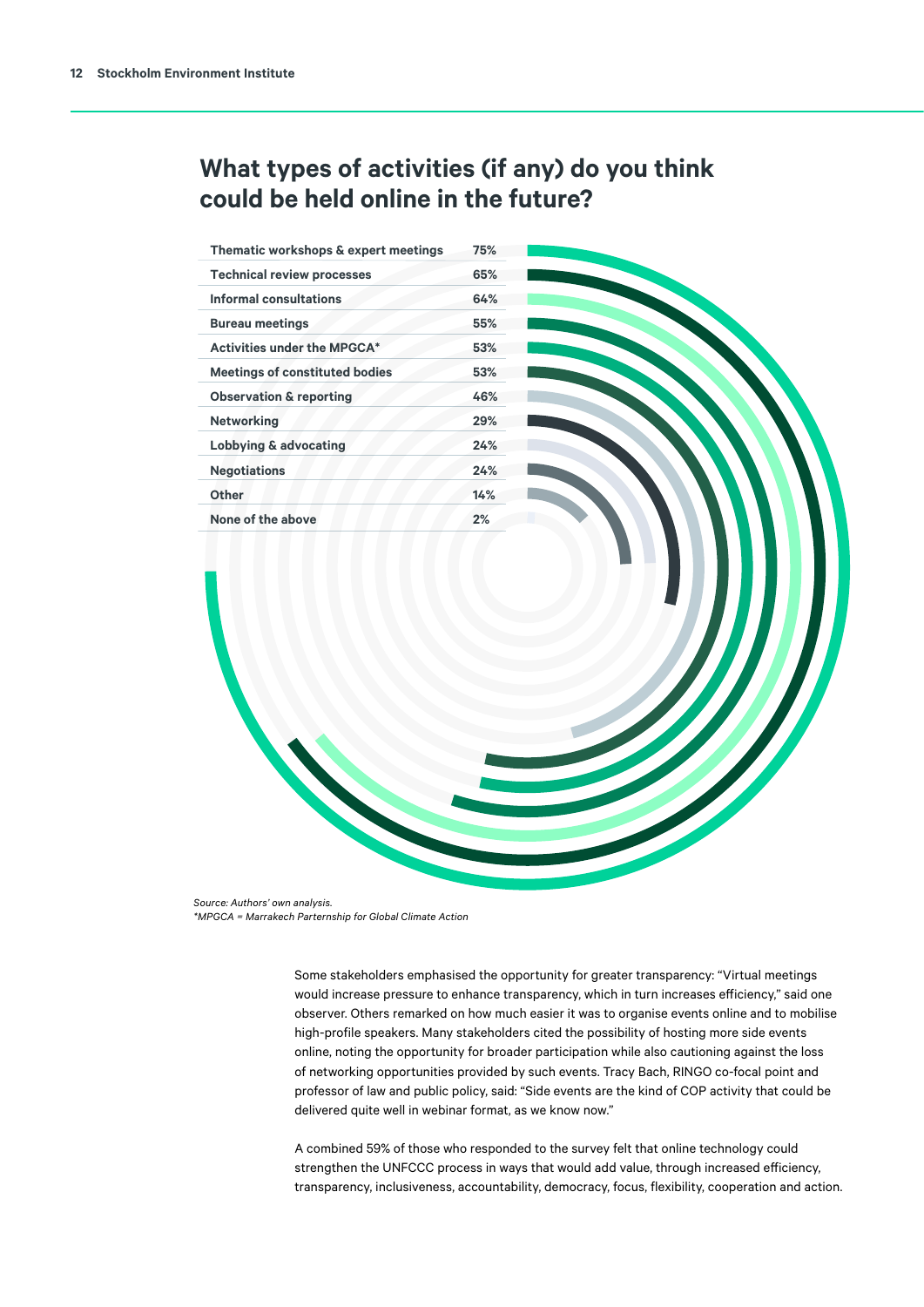# <span id="page-12-0"></span>**6. Concerns with an online UNFCCC process**

Stakeholders weigh some concerns more heavily than others when considering certain types of activities within the UNFCCC process. Activities that are seen as more difficult to host online include decision-making, political negotiations, networking, lobbying and pressure-building, activities that require long and active participation (especially in non-established networks), trust-building, and certain activities that rely on in-person relationships and being able to "read the room".

Stakeholders expressed concerns that are grounded both in their experience and what they anticipate could occur in the future, while they interpreted others' concerns as legitimate in some cases, but only tactical in other cases. Their concerns fall into several categories – technical, logistical, political, legal, procedural, social, cognitive and psychological – that can be grouped into four headlines. Below we discuss each in turn.

#### **A. A more online UNFCCC process could accentuate existing power imbalances in the negotiations.**

The perceived risk of exacerbating existing disparities and inequalities in the transition to a more online UNFCCC process was mentioned in an overwhelming majority of interviews and by one-third of survey respondents. Strikingly, "unequal power dynamics" was of equal concern to observer and Party representatives, cited by 35% of respondents respectively, and notably less so by UNFCCC secretariat and other UN staff, at 9.5%. Such concerns appear to be either of an organisational or a political nature.

#### *Organisational*

Many emphasised that a more online UNFCCC process could specifically disadvantage the active and effective participation of delegates from developing countries. The choice of time zone – and the resulting need to work at odd hours – was cited repeatedly. In the survey, time zones and scheduling was one of stakeholders' most important concerns, mentioned in 69% of responses. Stakeholders also noted the following elements of what has been called "the digital divide":

- The required infrastructure and/or functionality of the platform in use, which some have less access to, experience of, and confidence with than others – and which varies not only from country to country, but from city to city; in the survey, the functionality of online platforms represented 47% of stakeholders' concerns;
- The lack of reliable electricity or a stable internet connection (which affects not only representation, but also the smooth conduct of negotiations: "The connection issues, they're not the most conducive to fluid engagement, which often the success of negotiation hinges upon," said a stakeholder from African civil society); in the survey, 40% of stakeholders considered internet access a concern;
- Challenges in effective translation and interpretation, affecting some more than others;
- Difficulties in speaking up online, which may affect some groups more than others and thereby exacerbate gender, cultural or intersecting inequalities.

Delegates from developed countries were also seen to benefit from greater experience with online tools, which made them more confident and optimistic about their use. The loss of daily subsistence allowances (per diems) when meetings move online was also noted as a concern for developing-country delegates. Some said the allowances not only play a role in enabling participation, but in some cases also help support their work throughout the year.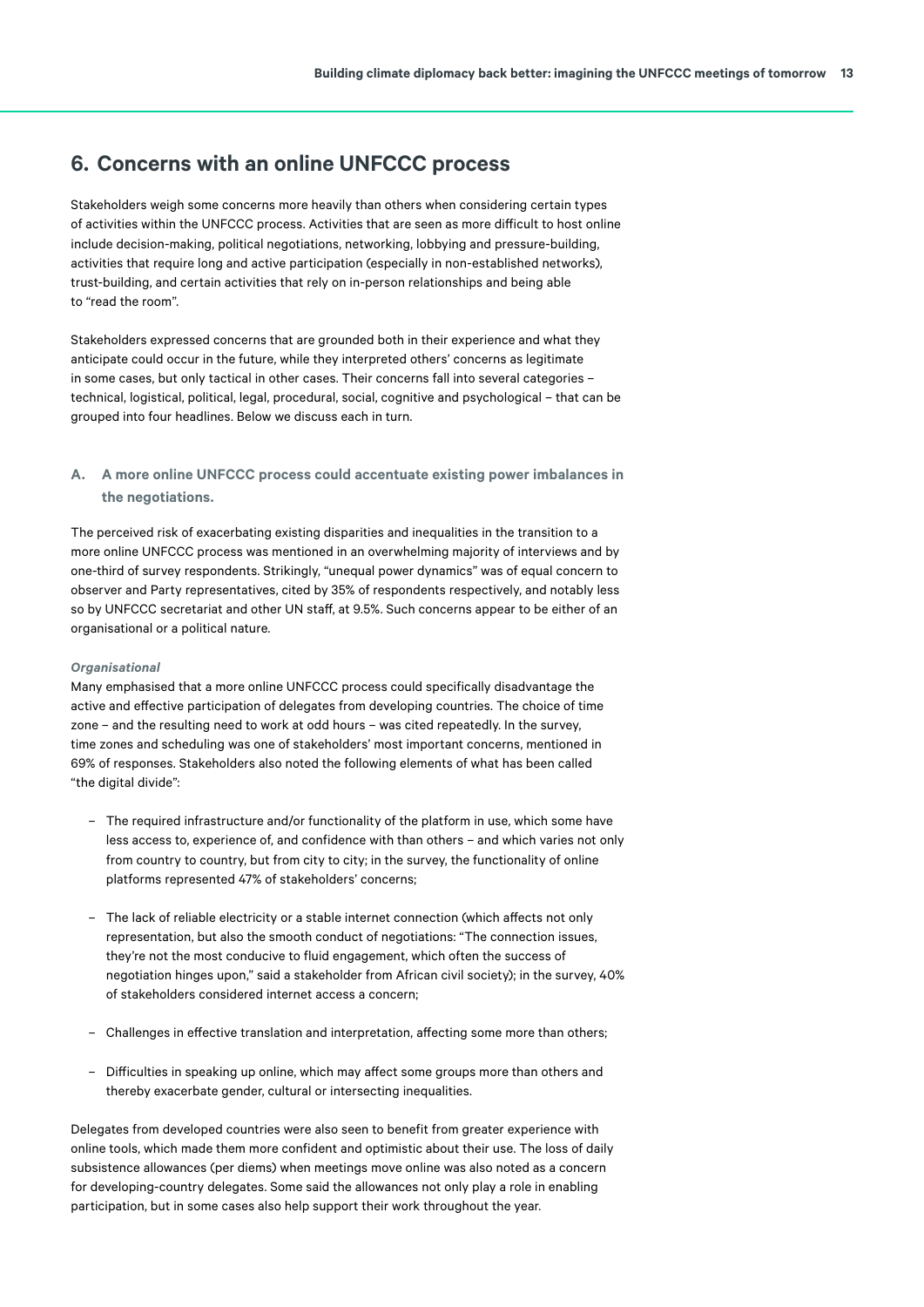#### **CONCERNS CITED IN BOTH DEVELOPED AND DEVELOPING COUNTRIES**

Some concerns are widely shared. Many stakeholders cited the concern that a move online would make it harder to focus and prioritise due to high risks of distraction and interruption, work overload (considering expectations to also complete other work while online), fatigue associated with spending long periods online, and blurred work-life distinctions.

 "When we are negotiating in our countries, there are a lot of other obligations to our daily work. But when we actually meet in a host country, then a lot of these obligations fall away," said Nisreen Elsaim, climate negotiator, African Group of Negotiators and UN Youth Advisory Group on Climate Change. "If somebody is in their country, and their secretary or their minister knows that they're in Dhaka, or they're in Conakry, then it's really difficult for them, they get a call, they have to take it – it's hierarchies," said an advisor to vulnerable developing countries.

It should also be emphasised that connectivity concerns were not limited to representatives from developing countries, and many stakeholders from developed countries also expressed their frustration at the disruptions caused by poor internet connections. Fears of security risks and breaches in confidentiality cut across developed and developing country perspectives as well.

#### *Political*

Many emphasised that those with more institutional and economic power could use the transition to a more online UNFCCC process to further entrench their power or advance their political goals. This leads many to adopt a "*better the devil you know than the devil you don't*" attitude. Some stakeholders argued that the power of the chair or convenor (or indeed the COP Presidency or the Bureau) is enhanced in an online setting. Who shapes the process, and how, is seen as critical in the selection of agenda items. As one stakeholder said: "So much of power relationships in the UNFCCC process depends on how much influence you have on the agenda and the moving forward of the process" (Paul Watkinson, counsellor to the director for European and International Affairs in the French Ministry for Ecological and Solidarity Transition, former chair of SBSTA and lead negotiator for France). Some expressed fear that a chair could take advantage of an online process to block people from being heard or reduce the inclusiveness and transparency of the process. The result might be a more efficient process, but achieved at the expense of representative and meaningful debate. As Paul Watkinson put it: "Efficiency can be a false friend... for example, issues that are of higher priority for the Global South are more likely to be put aside." There was also concern that false claims of technical problems could be used as tactics to block the process – for instance, to claim the criteria for consent were not met. "The usual process is 'He who is silent when he ought to have spoken and was able to speak, is taken to agree'. The whole issue is about the 'able to', and this is going to be very tricky, when it comes to the online space. All kinds of tricks could take place in how you assess concerns based on the usual process of taking silence for granted acceptance" (African civil society stakeholder).

As illustrated during the SB sessions held in May–June 2021, a move online could also widen the gap between Party delegates and civil society if it is seen to be exploited to restrict access, reduce transparency and limit meaningful engagement. "I cannot overemphasise the role of transparency to increase trust and rationality in decisions," said one stakeholder. "The public eye and pressure from observers are important for holding negotiators and Parties to account."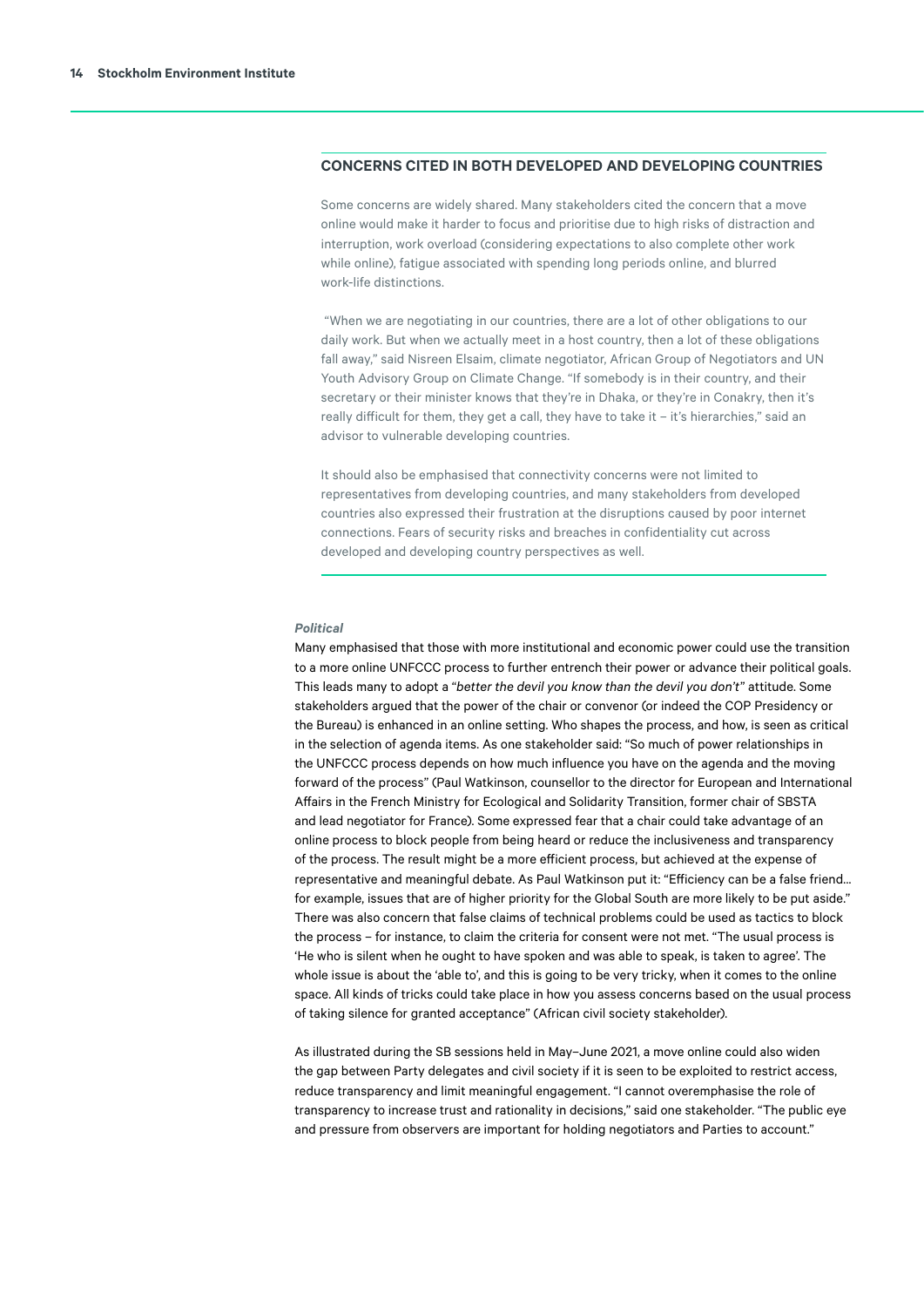#### **THE TRUST DEFICIT**

Mistrust undermines the success of the UNFCCC process, whether it is offline or online. The effectiveness of any enablers to overcome the concerns and barriers stated here depends on the extent to which mistrust of Parties, processes, people and platforms can be converted to trust.

#### **Parties, processes and power**

Keeping promises is key to building and maintaining trust, and so is negotiating in good faith and respecting the process. Yet the apparent or perceived failure of some Parties to meet their commitments, particularly on finance mobilisation and NDC implementation, is undermining confidence in a shared sense of urgency. At the same time, efforts by some Parties to build loose reporting rules that would allow them to avoid scrutiny and accountability also casts a cloud over the resolution of final elements of the Paris Agreement. "Trust depends on actions – you get trust by being trustworthy," stated one stakeholder (Tasneem Essop, executive director of Climate Action Network-International). "Already, it's a process that's so fraught with inequalities and lack of trust that we don't want to end up exacerbating those," said another (Anju Sharma, consultant, Global Center for Adaptation).

The current climate of mistrust arguably leads some stakeholders to see the move to a more online approach as a way for some to advance specific vested interests at others' expense. However, the opposite concern was also cited. Some saw objections to an online process as a means of stalling progress, which again serves the interests of some over others' – particularly those of the Least Developed Countries, which stand to lose the most from delays. So-called "vaccine apartheid" might aggravate such grievances. Disparities between nations' access to COVID-19 vaccines not only intensify the prevailing climate of mistrust between Parties, but also have a particular bearing on support for hybrid formats (that combine virtual and in-person modalities) and the extent to which they could be considered genuinely representative and inclusive.

#### **People and platforms**

Many stakeholders emphasised the importance of personal relationships in building trust, noting that establishing and cultivating relationships could be more difficult in a virtual process. "Decisions typically aren't made in the negotiating rooms – they are often in the corridor and often before – and they're based on trust, cultivated from individual to individual; this is tricky virtually – you don't know who you are talking to," said an advisor to vulnerable developing countries. Bonding online is made all the more difficult by a lack of trust in technology – specifically data management, cybersecurity and privacy. Technology imposes a tricky trade-off between increasing security and maintaining accessibility. "The challenge is to convince Parties that there are secure ways of negotiating digitally," argued one stakeholder at our roundtable with technical experts.

#### **Building trust on the road ahead**

Support for moving more of the UNFCCC process online is undermined by the mistrust outlined here – in all its mutually reinforcing guises. And yet many of the diverse activities organised under the UNFCCC could be moved online in ways that begin to build bridges. In that case, not only could such a move attract ever-increasing levels of support – it could transform and optimise the process more fundamentally, tackling arguably the greatest impediment to accelerated and ambitious global action on climate change.

*"The problem of these negotiations is its complexity, its history, which puts the issue of trust in front of everything else. The most important issue that we've been facing in these negotiations, that comes back every year, is how to restore, maintain, build up, keep – well, you can use the entire thesaurus – trust... And because of that, people are extremely reluctant to accept any novelties, which need to be properly explained in an inclusive and transparent process."* 

Tomasz Chruszczow, senior fellow European Round Table on Climate Change and Sustainable Transition, former Chair of SBI and former Chair of SBSTA in UNFCCC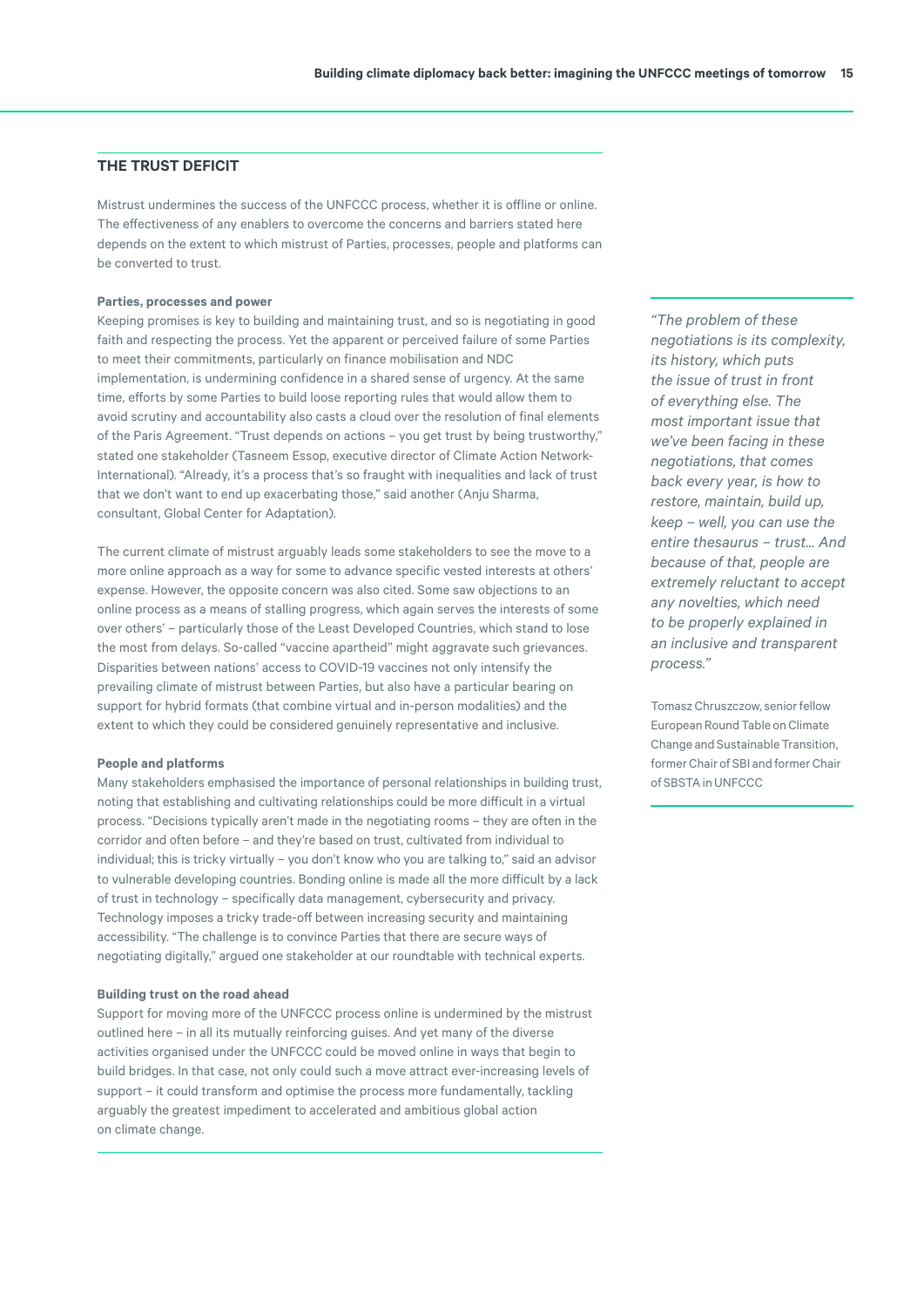**B. A more online UNFCCC process could impede active participation, interaction and relationship-building.**

When considering their concerns about a more online UNFCCC process, about one-third of respondents to the survey emphasised the potential loss of networking (34%), as well as cooperation and interaction (33%). "The one thing we really figured out over the last 10 years is how important it is for people to connect as human beings to overcome some of the problems that the negotiations face," stressed one stakeholder (Anju Sharma, consultant, Global Center for Adaptation).

Civil society representatives expressed concerns that they could more easily be excluded and have less access to, and engagement with, decision-makers as a result of more passive watching and less room for meaningful dialogue. They voiced a perceived trade-off between increased participation and influence: "They [the organisers] are happy to say 'X' thousand civil society members are able to connect, but without direct opportunities of engagement," said one stakeholder. Observers also stressed the difficulties in effectively lobbying or advocating online without powerful pressure tools that build transparency and accountability – such as the ability to "look each other in the eye" and (through their physical presence) demonstrate that "someone was watching". Only 24% of survey respondents thought it was possible to lobby or advocate online, while journalists also emphasised the challenges in effective reporting: "It is more difficult to neglect a person standing in front of you than an email," noted one stakeholder. This is especially true because negotiators arguably have more control over the voices they choose to hear online than they do in a physical setting.

Some stakeholders from developed countries also expressed concerns that they would have difficulties engaging colleagues in developing countries in an online context if they suffered disproportionately from access and connectivity problems. This would apply in particular to indigenous peoples. "Normally you would hear really profound voices coming from our indigenous peoples, and also their active participation through being able to sit down, observe and contribute to the sessions – they were not able to actively engage in these SB sessions" (Michai Robertson, advisor to the chair (climate change, oceans and legal) for the Alliance of Small Island States).

Journalists similarly felt that it would be harder for them to network with international stakeholders online, and to cover the actions of foreign governments accurately, potentially penalising smaller and more local media organisations. They also expressed concern about the lack of transparency of online meetings – a fear (borne out to some extent by experiences over the last year) that online talks will make it harder for them to gather information, secure interviews, cover the story and hold less transparent stakeholders to account.

Other stakeholders emphasised that online forums obscure important forms of non-verbal communication and change the dynamics of a conversation. In face-to-face settings, when people cross-talk, both can be heard; the functionality of many online platforms means only one voice is heard at a time. While this can have benefits, ensuring that no one is talked over, it can also disrupt the flow of conversation, increase the time it takes to debate and find resolution, and create unease and anxiety among participants. Stakeholders stressed the difficulties in getting to know one another online, making new acquaintances and building the kinds of personal relationships and connections that are key to consensus-building, especially as differences in culture need to be bridged. In particular, the risk of "alienating" newcomers in such an environment was noted: "Online negotiations are possible if people already know each other and trust each other to some extent, but creating human bonding online is a real challenge," said one African civil society stakeholder. Others thought that such forums were not conducive to negotiators who tend to be "extroverts who need the energy in the room to connect".

Stakeholders emphasised that it is also hard to replicate the spontaneous interactions (such as bilaterals or huddles, in a corridor or a bar) that are considered by many to be crucial for

*"I think there is a part which matters in this process… let's call it the social side… the fact that people know each other; to be able to reach agreements isn't simply about repeating positions… it is actually knowing some of the people and being able to judge them, the human contact. Personalities do matter. That's harder to build when you're only working online."* 

Paul Watkinson, counsellor to the director for European and International Affairs in the French Ministry for Ecological and Solidarity Transition, former chair of SBSTA and lead negotiator for France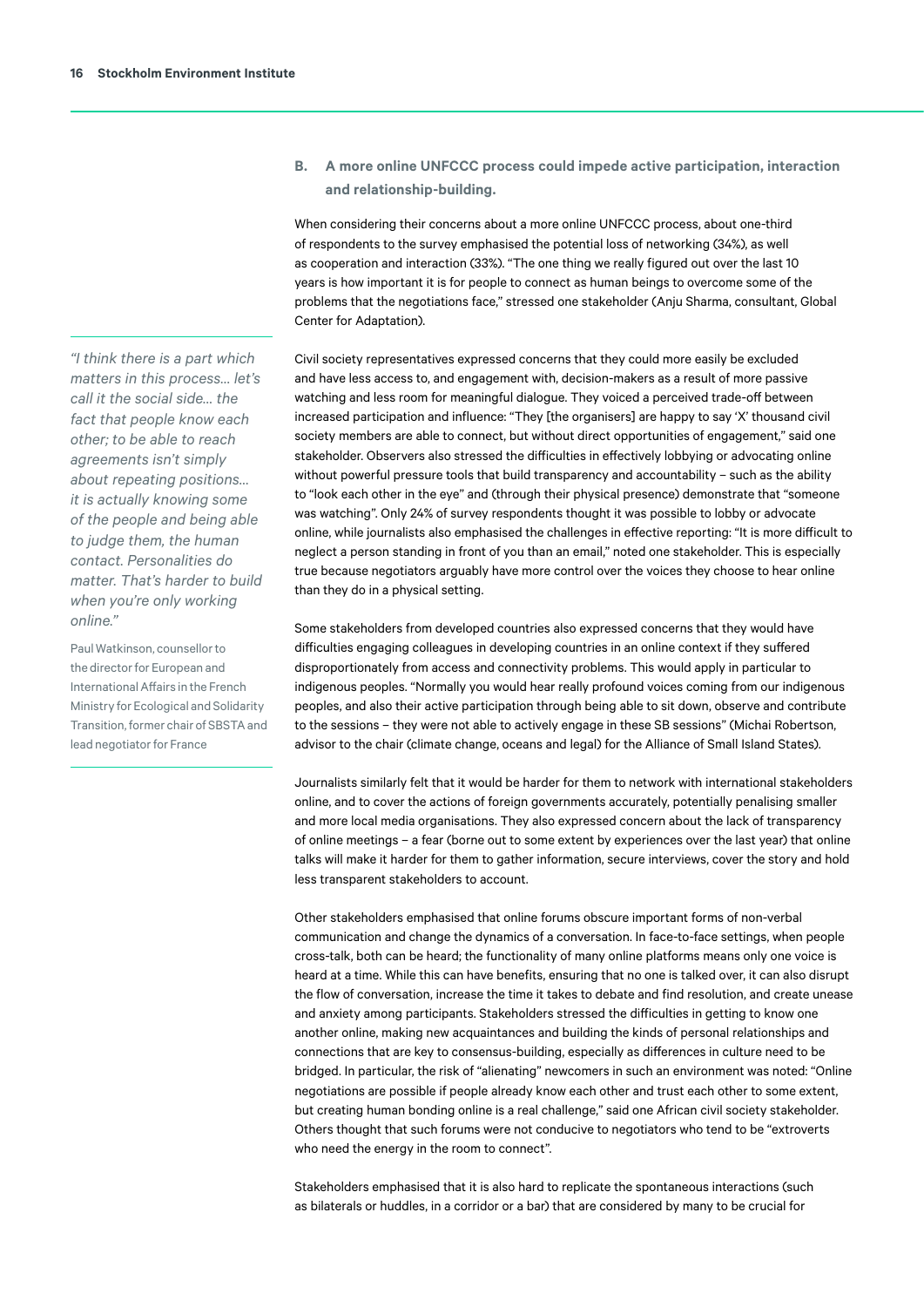negotiating, lobbying and "getting the story". Without such spaces, regional and political blocs would have fewer opportunities to coordinate, while negotiators from "opposite sides" would have less opportunity to resolve difficult issues or get beyond national positions to find common ground. It was noted that "huddles" are where the real power lies in offline contexts: "People who meet for a few minutes and make it happen," noted one stakeholder. But it was also felt that these activities helped participants to better understand the process and one another. Positions may become even more polarised if such informal exchanges – which provide opportunities to hear from individuals outside one's own echo chamber – were not an option. In sum, there are fears that opportunities for the kinds of interpersonal and informal interaction that are crucial to consensus-building, as well as influencing and advancing agendas, could be limited or hampered in an online environment.

#### **CONCERNS FROM CIVIL SOCIETY AND THE MEDIA**

Many representatives of civil society and indigenous people organisations expressed concern that a digital environment will impede their watchdog, advocacy and advisory activities. Giving the example of COP19 in Warsaw – when NGOs and social movements walked out of the talks to denounce government inaction and fossil-fuel industry interference – they pointed to the influence that scrutiny and symbolic actions can have on talks, and how remote participation might jeopardise this power.

Meanwhile, many journalists expressed dismay at seeing coverage of the UNFCCC process become less diverse since COP26 was postponed, and increasingly restricted to the big emitters. One person pointed to the strengthened role of forums such as the G7 in the governance of climate change and stressed that the voices of developing countries are not heard in such arenas. The question was raised of how media could maintain a conversation with such countries if there were fewer opportunities to meet face to face or if the global response to climate change were increasingly governed at tables where they were not entitled to a seat. However, others felt that it would be less problematic to host parts of the UNFCCC process online as the Paris Agreement transitions and the importance of local and national media coverage – reporting on the domestic implementation of the global agreement – rises.

While the move away from negotiation-intensive summits creates opportunities for civil society and indigenous peoples to be more deeply involved in implementation activities, the switch to an online format could be a major setback for them if it diminishes their influence. They are conscious that their interests and perspectives must be effectively represented to be accounted for within the UN walls, and that the distance created by screens may enhance distrust between observers and Parties. NGOs are proactively shifting their strategies to maintain their relevance and increase their influence in the talks, aware that their work and role will have to adapt as the Paris Agreement enters a new phase and the process evolves in uncharted ways.

## **C. A more online UNFCCC process could affect the legitimacy and effectiveness of the decision-making process.**

When considering their concerns about a more online UNFCCC process, 39% of survey respondents cited challenges in making formal decisions or reaching conclusions:

– Some questioned the legality or legitimacy of such a process (28% mentioned the rules of procedure and terms of engagement, which don't specifically address or facilitate such a scenario).

*"The online format creates challenges that certain countries can take advantage of and exploit. … If you want to efficiently and effectively progress into this space of online negotiations, this needs to receive the consensus of all Parties to amend the rules of procedure to make things a bit easier for such a setting … This feat has the potential to be as politically tedious as attempting to amend the UNFCCC, or the Paris Agreement for example."* 

Michai Robertson, advisor to the chair (climate change, oceans and legal) for the Alliance of Small Island States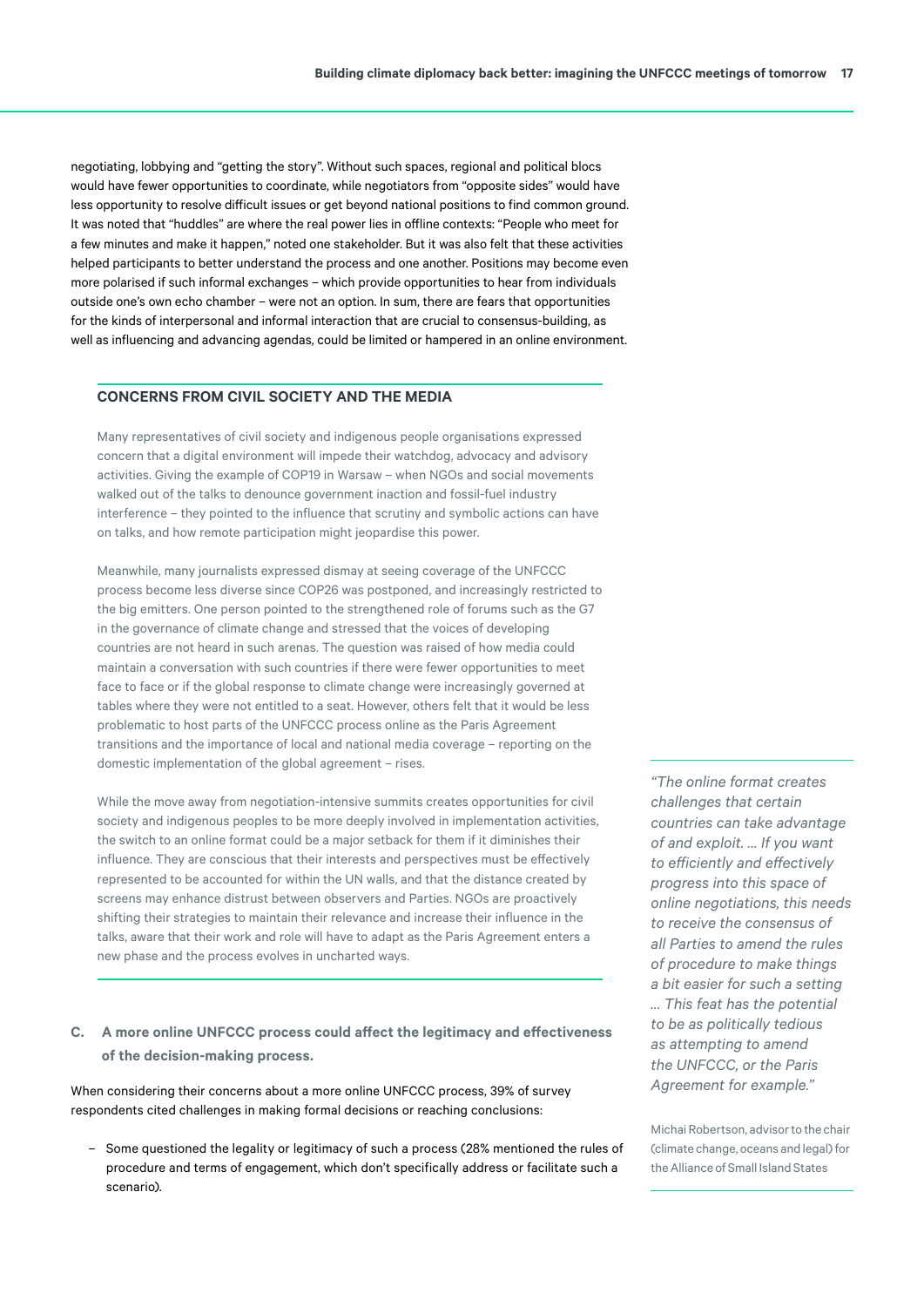- Some argued that there is little appetite or support among Parties to formalise such a process.
- Others questioned the terms that would apply in such a process: "It is unclear if some decisions can be made online and some left for later," said one stakeholder.

A number of stakeholders proposed that making the process work online would require a smaller, more simplified agenda: "The sheer volume of it [the process] is difficult to handle online," one opined. Others pointed to the political challenges inherent in such an attempt: "It is difficult to fix priorities – different themes reflect an overall balance." It is notable that the most frequently cited reasons for meetings not being held online in 2020 and 2021 were that Parties were unwilling or lacking in ambition (31% of survey respondents in free-text answers), and that there was no agreement on how formal decisions online should be made (24%).

Negotiating is a particularly thorny issue. Only 24% of survey respondents felt that negotiations could be held online, with many interviewees emphasising that they saw little prospect of this changing in the near future. Delegates appear to find it difficult to conceive of such activities taking place online when they have never done so before. The terms of engagement are unclear or unknown, and respondents expressed a general aversion to negotiating controversial, contested, or political topics online. In sum, a move online is perceived as inappropriate for political negotiations. A typical prerequisite or condition for hosting talks online has been that no decisions (that have a legal bearing) will be made.

Concerns were also voiced that an online process would be less effective – for example, as a result of delays and slow decision-making online. Consultation and coordination were cited by 31% of survey respondents as particular concerns. Another key concern noted was that momentum would be lost if the annual session of the COP were to move online or be cancelled. There is a perception that there would be less pressure to deliver in an online context (without the time pressure invoked by an in-person process). Late-night marathon meetings, which can prompt breakthrough moments in traditional COP sessions, were said to be hard to envisage online. Moreover, beyond the formal political settlement, the in-person COP session was noted for its outcomes in networking, awareness-raising and pivoting attention (in ways that are conducive to both attention-grabbing headlines and putting pressure on decision-makers). These are benefits that may be less likely to materialise in an online context, stakeholders feared. "Online you see the same people all the time; with COP you see new people," argued one stakeholder. Another said: "COP is like a wedding – the preparatory activities are very important – but it won't happen without the actual ceremony" (Nisreen Elsaim, climate negotiator, African Group of Negotiators and UN Youth Advisory Group on Climate Change). Journalists also questioned whether news outlets would devote editorial space to climate issues without an obvious hook. Indeed, the inperson COP sessions have been essential for climate coverage in the media.

*"For many developing countries and least developed countries, there is an urgency to move forward. It puts us in a very tight place. I'd rather we don't move forward than move forward in the wrong way."* 

Nisreen Elsaim, climate negotiator, African Group of Negotiators and UN Youth Advisory Group on Climate Change

**D. A more online UNFCCC process comes with such a high degree of uncertainty of outcomes that stakeholders' risk aversion prevails.**

Uncertainties about how going online will affect the UNFCCC process – and make it either better or worse for inclusiveness, transparency and effectiveness – have led many stakeholders to be more risk-averse. For example, as stakeholders noted:

– An online process has the potential to engage a much larger and more diverse set of observers and stakeholders, yet it could also weaken engagement and influence – especially if the vast majority of participants can only watch, rather than engage with negotiators and decision-makers, and/or if the lack of a COP limits the inflow of new people and perspectives.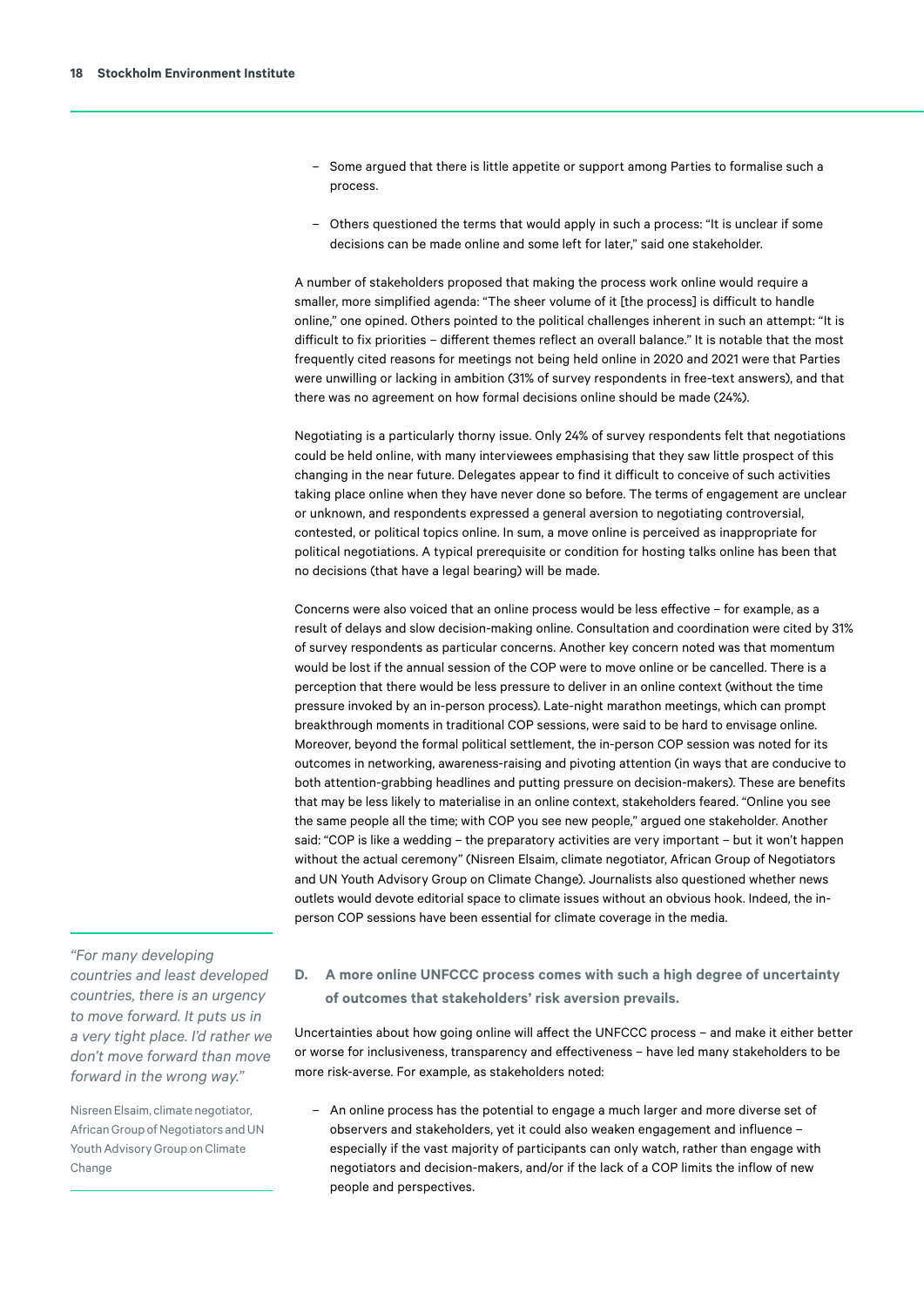- <span id="page-18-0"></span>– An online process could enhance transparency by increasing the level of scrutiny (which, in turn, could help or hinder negotiations), yet it could also impede transparency by restricting the access of non-Party stakeholders or enhancing control over the release of messages.
- An online process could risk exacerbating current inequalities or present an opportunity to alleviate them.

Furthermore, there are numerous factors that influence the suitability of a meeting or session for an online format – including the number of agenda items, clarity of items discussed, quality of leadership and moderation, number of participants, duration, directionality of exchange (presentations versus group discussions), level of familiarity and trust among participants, and the level of importance and contention ascribed to the issue under consideration. These factors make it hard for stakeholders to hold generalised views.

Trust in an online process is also undermined by uncertainty and insecurity about the applicability of established procedures, whether necessary outcomes can be achieved, and whether "trial and error" risks setting precedents for new ways of working that are less transparent, inclusive or effective. Some arguably fear losing control, others instinctively react against the "strangeness" of a new mode of operating. Stakeholders' views are often also divided. For instance, 46% of survey respondents think "observing and reporting" could be done online in the future, but "less access for observers" and "limited influence" are also among the most commonly experienced impacts of moving online in 2020 and 2021, as cited by respondents to the survey (27% in free-text answers – indeed more often cited as a challenge than internet connection). All this adds to the sense of confusion.

# **7. Overcoming challenges**

Some of the concerns associated with an online process can potentially be overcome organically with time. As lessons are learned from previous experiences, stakeholders get used to working online and become more confident using online tools, and technological advancements increasingly meet their needs and demands. Addressing other concerns will require deliberate design to strengthen transparency, inclusiveness and effectiveness.

Stakeholders proposed a variety of solutions for overcoming obstacles, ranging from straightforward steps to address specific issues, to bolder approaches that could more deeply transform the UNFCCC process. Many would entail innovative ways of working and reaching agreement online. It should be noted that stakeholders typically (and understandably) appeared to have devoted less energy to devising solutions than to considering the problems they aimed to address, and so many suggested remedies were speculative in nature. Further ideas and innovations will no doubt continue to be developed.

#### **Stakeholders' ideas to overcome challenges**

- **1. Fostering accessibility to participate in meetings, and reducing inequalities:**
	- Build international cooperation to ensure that there is universal access to strong, reliable broadband connections for all delegates, alongside investment in state-of-the-art interpretation.
	- Offer capacity-building support to negotiate online (through "mock negotiations") and training on practical use of online tools more widely, with the specific aim of overcoming inequities in technological literacy.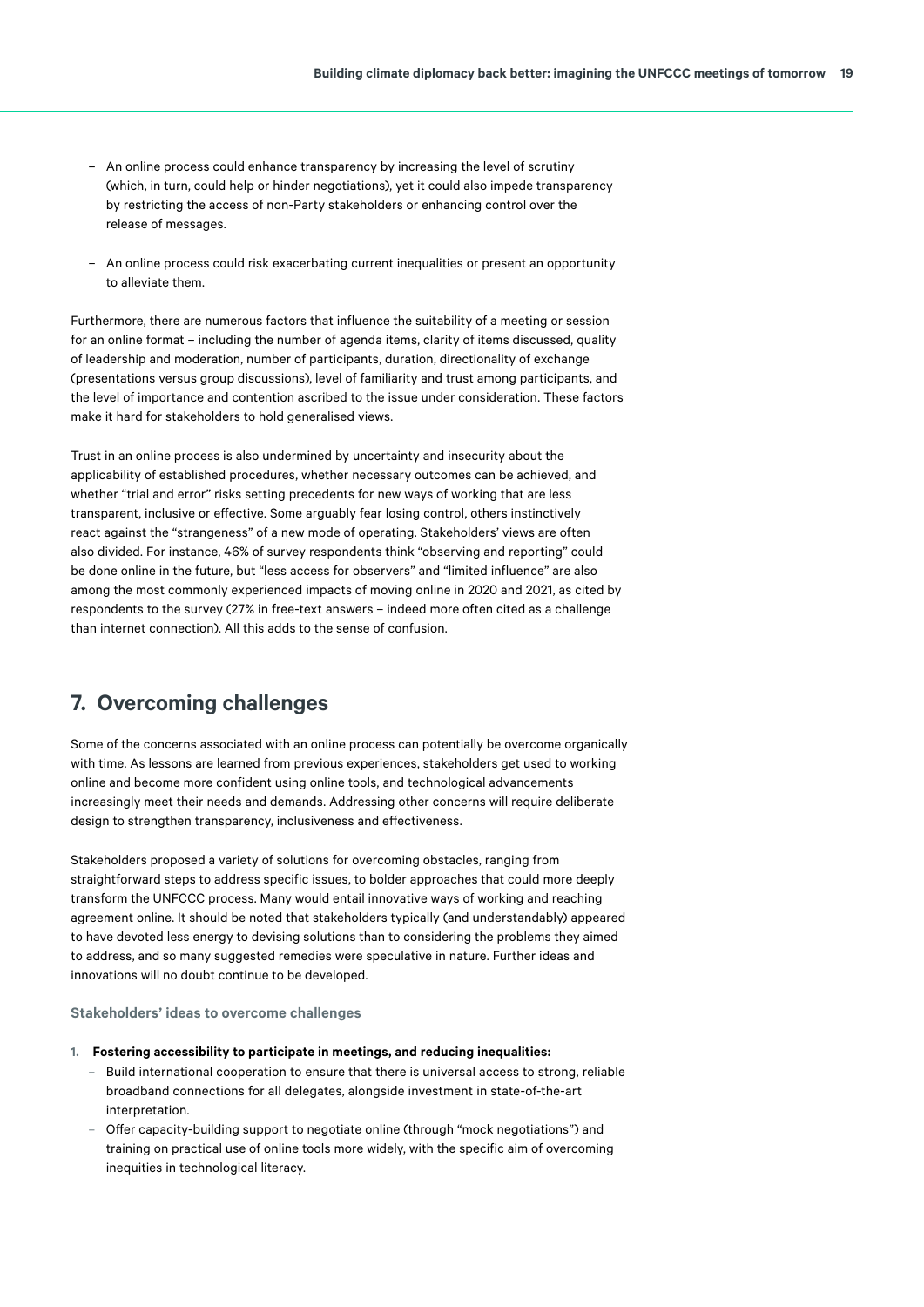#### **2. Strengthening interactions amongst participants:**

- Carefully plan the structure of sessions and meetings to encourage and enable interactivity and equip chairs and facilitators with bespoke training to host events online.
- Embed virtual spaces for bilateral interactions between observers and negotiators, actively strengthening the role of civil society and media in a more online implementation phase. For example, this could include increasing the number of press conferences given by heads of negotiating blocks to ensure the regular flow of information and strengthened accountability.

#### **3. Prioritising the mental and physical well-being of virtual attendees:**

- Acknowledge and address the necessary trade-offs involved in working online such as the issue of time zones, for which there is no silver-bullet solution (options include extending negotiations and other activities to accommodate several time zones, asking stakeholders to change sleeping habits to conform to one time zone, or conducting meetings twice, but each has its pitfalls for participants and the process).
- Invite governments, affiliated organisations and employers to address practical challenges, such as providing a quiet place to attend meetings, uninterrupted; ensuring appropriate remuneration; and avoiding double-work demands.

#### **4. Working towards secure and widely accepted technological solutions:**

- Ensure that agreement is reached on an open-source platform (potentially one used UN-wide), that replaces the current reliance on private companies based in a single country.
- Advance multilateral agreement on the use of federated servers and global standards through a transparent and inclusive international process.
- Pioneer public-private partnerships that harness the expertise of the private sector in the development of technological solutions that work towards universal connectivity.

#### **5. Imagining the meetings of tomorrow:**

- Test creative solutions, such as the use of (physical) regional hubs, which, if effective, could address many of the challenges presented above by enabling structured dialogue on specific contexts and topics, facilitating better coordination of interest groups, and centralising resources and efforts (which ease access to stable and permanent technology in developing countries). Opening them to civil society could potentially allow more observers to engage. This more local, bottom-up approach is also well aligned with the transition in focus from global negotiations to national and regional implementation.
- Mix both online and in-person elements such as reduced in-person summits with ongoing rolling virtual activities – which would enable a streamlined accreditation process and a refocus on the core activities of the COP, while keeping an annual event to maintain momentum and attention.
- Consider the implications of the digital transition and adapt and iterate processes accordingly. As one stakeholder cautioned: "A fully online COP needs more diplomacy outreach, to have come further in preparation – near-ready agreements when you get to meet."

#### **6. Openness to deeper transformation:**

- Set aside the principle that "nothing is agreed until everything is agreed," which could allow work to commence in more "bite-size" pieces online and arguably be more effective and efficient, regardless of the format.
- Encourage future COP Presidencies to make proactive attempts to develop strategies to engage negotiating groups on the issues and modus operandi of decision-making, in recognition of the disenfranchisement that many feel, and the perceived inadequacy of the process to proceed at a pace that matches ambition.
- Open a dialogue on how the rules of procedure might be reinterpreted in light of the digital experience, and in the longer term consider revisiting them for more fundamental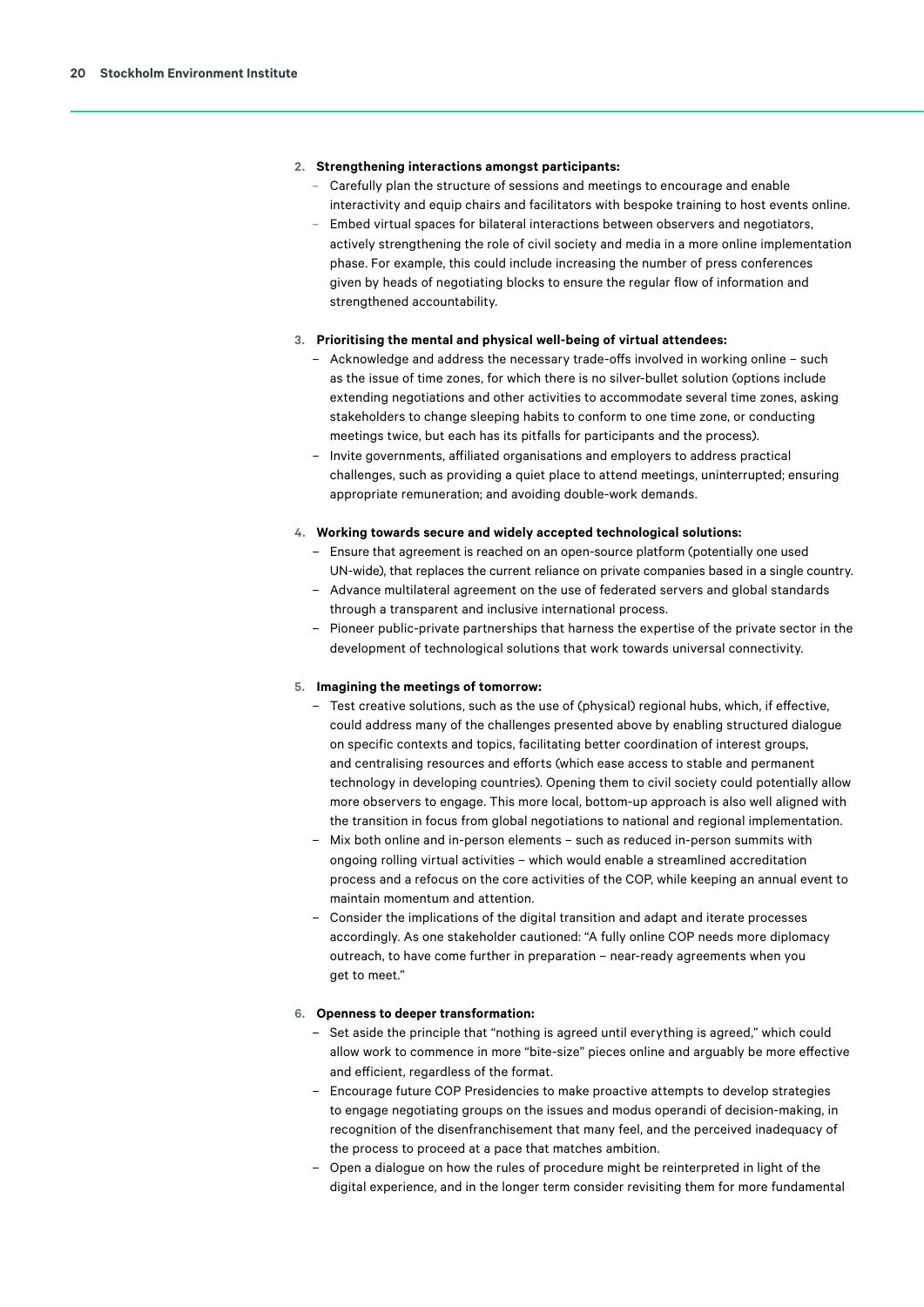reform. This might have been considered taboo even a few short months ago: "Voting would be a Pandora's box ... don't touch the rules of procedure," argued one stakeholder. But there may be an increasing appetite to revise them: "The rules of procedure are less and less appropriate to the needs of the process, and to the switch online; the conversation has not happened yet but needs to," argued one representative from the project's advisory group.

– Consider using permanent representations to negotiate – which could draw on existing representatives based in Geneva, Nairobi, New York or within embassies, or involve entirely new institutional arrangements and the implementation of a new permanent body. This would allow negotiations to continue year-round.

#### **Building an environment conducive to positive change**

Several stakeholders provided comments on how to create a conducive enabling environment for a digital transition – regarding the sequencing of steps required and the ways and means of approaching such a process. "Start small and increase in complexity," noted one stakeholder, beginning with technical work and hybrid solutions before attempting politically sensitive negotiations. Recognise the need for strong thought leadership, noted others, potentially making a move online an outcome of a future Presidency. Take time to consult, iterate and allow ideas and proposals to socialise, stakeholders urged, and provide clarity on terms of engagement, representation and mandates online.

Many emphasised the principles that needed to be at the forefront of the process, such as creating openness and equal opportunities to participate; ensuring sessions are designed to be flexible, innovative and interactive, with a focus on encouraging and enabling active engagement; accounting for the inclusion of civil society and their ability to lobby effectively; and embedding continual learning to better address technical difficulties and security concerns and to acknowledge and accommodate trade-offs.

#### **Acknowledging the limits and risks of new ideas**

It is important to note that stakeholders also identified drawbacks to the solutions proposed. These include local tensions and safety concerns that may affect the feasibility and efficacy of regional hubs (including the risk of violent conflict in certain regions and unequal vaccine access); the difficulties in balancing adequate but limited representation in some hybrid solutions; and the conservative approach to decision-making, based on consensus, compromise and concessions, which makes more ambitious proposals unlikely to garner sufficient support to progress. The Presidency, Secretariat and chairs could have a big role to play in catalysing some of the bold changes suggested above, but this may also reinforce the fear that these stakeholders are able to wield too much power.

Views on a deeper transformation of the process – such as the option of permanent representation – were also contested. Some argued that it could allow stakeholders and negotiators to really get to know one another and solve the issue of newcomer integration, while ending some of the practices that undermine the participation and representation of developing countries (the extension of COP sessions to reach decisions after delegates have been forced to return home being a case in point). However, others pointed to the limits of engagement of specialised agencies (since permanent representatives are non-specialised) and the difficulties of imposing deadlines. "The fact that there is always the possibility to delay means that there is not enough pressure to deliver," noted one member of the project's advisory group. However, it was mentioned that in the current format of the negotiations, respect of deadlines is also an issue.

*"It's not a challenge, I see it as a huge opportunity. It has run the same way, same old, same old, for 30-odd years. And so I think that this is a stepping stone to modernising how we do business."* 

Former staff member of the UNFCCC Secretariat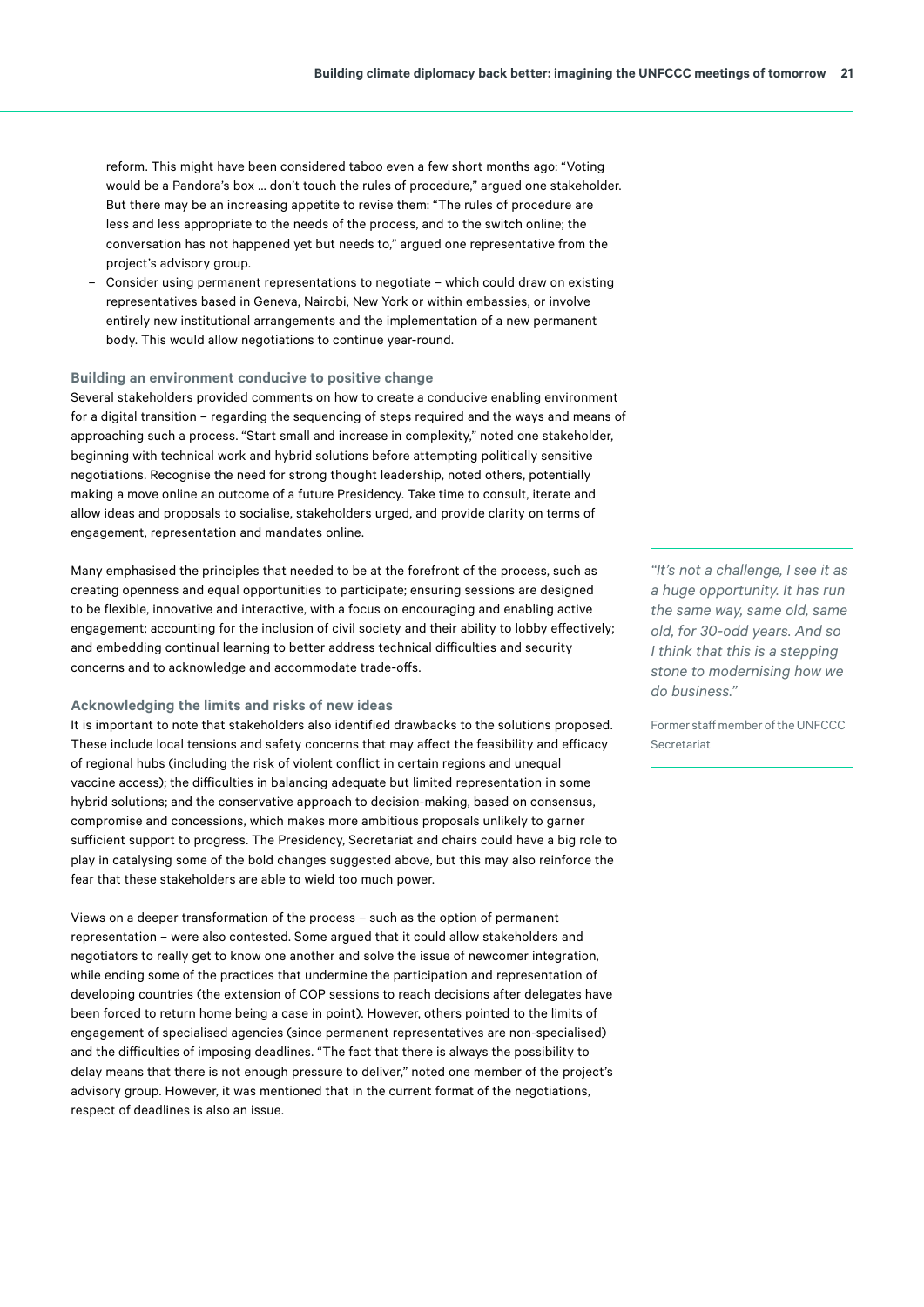# <span id="page-21-0"></span>**8. Conclusions**

After 25 years of regular and ever-growing climate talks under the UNFCCC, COVID-19 brought in-person meetings to a halt. However, even before the pandemic, there were concerns that COP sessions were no longer fit for purpose. Progress in the negotiations had slowed, particularly after the adoption of the 2015 Paris Agreement. When the climate talks came to a complete standstill in 2020, the question shifted to whether a move online was not simply the only viable alternative, but a virtuous one that could conceivably change the UNFCCC process for the better.

The timing for a move online is serendipitous, and such a move could be transformative. It coincides with the UNFCCC's shift from forging a global agreement to implementing that agreement at the national level. It also coincides with the rapid global spread of internet technology and with mounting pressure on the UNFCCC to reduce the carbon footprint of the climate talks. This confluence of events presents a unique opportunity – not merely to replicate the current UNFCCC process online, but to reimagine and transform it, so it becomes more inclusive, transparent and effective.

Our study found broad support for hosting more of the UNFCCC's work online, not only during the pandemic, but beyond. However, the many stakeholders who shared their views with us also voiced a range of concerns. Some have already been addressed as many parts of the UNFCCC process experimented with working online during the pandemic. Others are likely to become less relevant over time as online technology advances and the shift from negotiation to implementation progresses. Yet some concerns are more difficult to assuage. Several predate the pandemic – including issues related to trust and power. Nevertheless, they need to be acknowledged and addressed for a move online to reap greater rewards.

This report contains a series of recommendations for Sweden (the initiator and funder of the study), the EU, all Parties to the UNFCCC, the UNFCCC Secretariat, civil society organisations and media representatives. Across these recommendations, two points become clear:

- A shift to working online is not merely a technical and political process; it is also a social and cognitive process. This means that the transition and its outcomes need to be cocreated by and with all relevant actors. The elaborate stakeholder engagement process we conducted for this study has yielded many valuable insights, and this process could be meaningfully extended as a consultation to inform the co-creation process.
- The pandemic, along with all the suffering it created, has presented us with a unique opportunity to build climate diplomacy back better. To seize this opportunity, creative leadership and initiative are essential to set priorities for a transition online, address entrenched and emerging inequalities, and overcome reluctance to change. Leadership can be found in many places in the UNFCCC process, but so too can risk aversion. The critical push to move the climate talks online beyond the pandemic may need to come from the UN system at large, led by Secretary-General António Guterres. A simple transition could thus pave the way to a deeper transformation – strengthening the global governance of one of humanity's greatest challenges.

*"Innovation is a necessity now. And we should not be shy to try new things."* 

Kishan Kumarsingh, lead negotiator for Trinidad and Tobago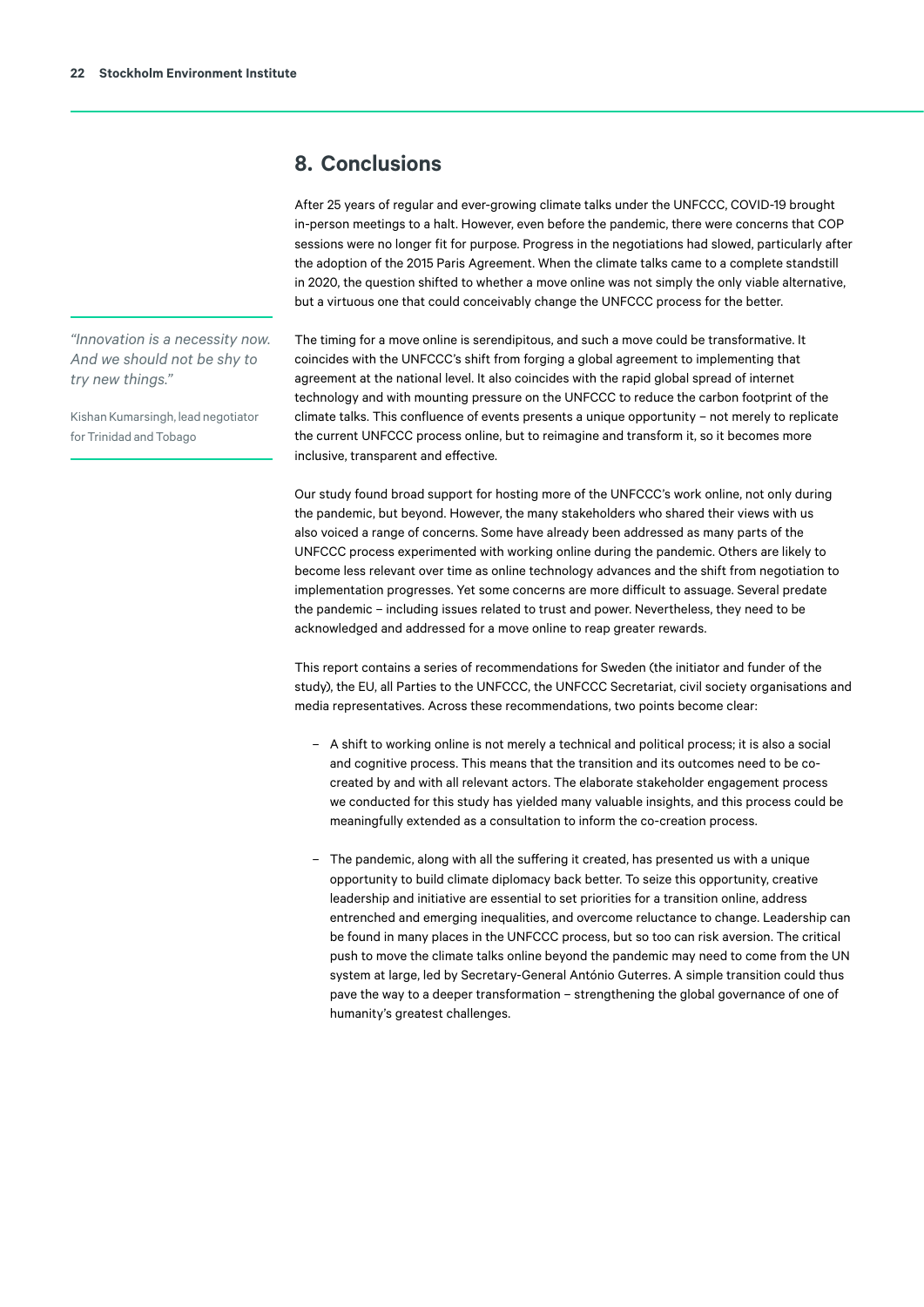# <span id="page-22-0"></span>**Acknowledgements**

The authors extend their sincere thanks and appreciation to all those who generously gave their time to provide inputs and contributions to this study. This includes the 195 people who shared their perspectives and experiences by completing the extensive survey, the 22 individuals who took part in in-depth interviews, and the numerous others who provided their contributions and expertise in the project's roundtables. It also includes the members of the project's advisory group, who provided invaluable guidance on the strategic direction of the project, as well as in-depth insights on the UNFCCC process and support in analysing the project's extensive findings. We are particularly grateful to the advisory group's co-chairs, June Budhooram and Hermann Ott. Their insights were instrumental to the design and delivery of the project, and their vision was an inspiration to the team. We also thank colleagues at the International Institute for Sustainable Development (IISD) for their collation and analysis of the online experiences of six leading multilateral processes in 2020. Finally, we extend our sincere appreciation to Mattias Frumerie and Kajsa Fernström Nåtby from the Ministry of the Environment, Sweden, for commissioning this study and for sharing their own reflections along the way. Any errors or erroneous assumptions in this report are the authors' own, and the conclusions reflect the personal perspectives of the authors alone.